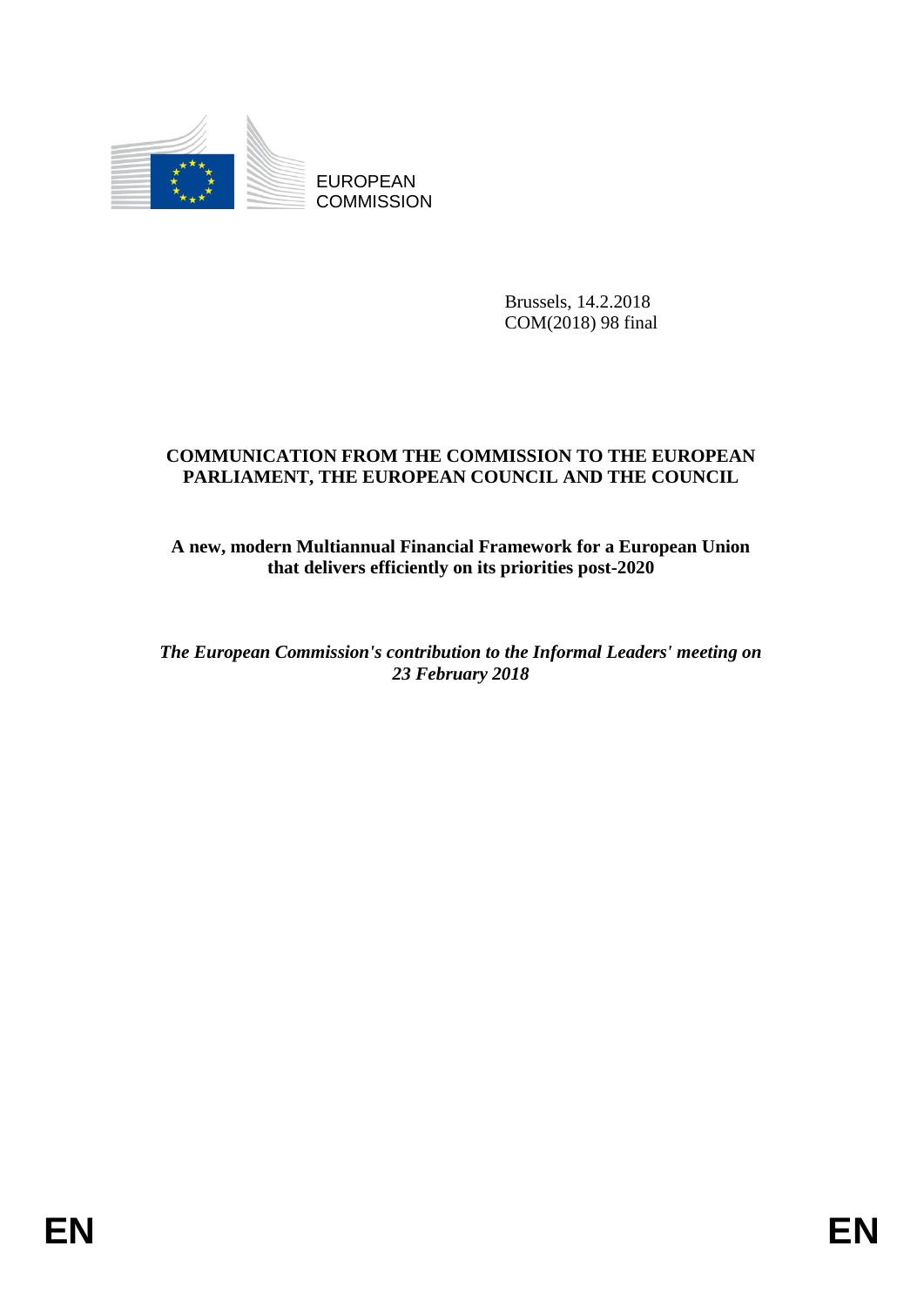# **A BUDGET FOR OUR UNION AT 27**

"*Budgets are not bookkeeping exercises – they are about priorities and ambition. So let's first discuss about the Europe we want*."

> *Jean-Claude Juncker European Commission President 8 January 2018*

## **1. A budget for a more united, stronger and more democratic Union**

Every seven years, the Union decides about its future finances. This is a time for Leaders to commit financially to the kind of Union they want. This is always an important moment. But it is doubly vital at a time when Europe is in the midst of a fundamental debate on how the Union should evolve in the years to come. We now have an opportunity to choose the Europe we want and to decide on a budget that helps us build it.

The Informal Leaders' meeting on 23 February is therefore both timely and essential. The first step is to define what Europe wants to do together and agree on priorities. The second is to equip the Union with the means to act. The two are inseparable. The choices we make on priorities and where we want the Union to be active will shape the type of budget we need. The EU budget is a means to achieve our political goals.

The Commission's White Paper on the Future of Europe of 1 March 2017 set out a number of possible scenarios for Europe's future. The Reflection Paper on the Future of EU Finances of 28 June 2017 looked at what each of these scenarios could mean for the Union's budget. A Europe limited to the Single Market does not need large funding programmes. A Europe that chooses to do more together needs the resources to match this wider ambition. Whichever path we choose, one thing remains constant: the future Union of 27 must be equipped with a reliable and future-proof budget that allows it to deliver efficiently on its priorities.

The current Financial Framework was agreed against the backdrop of the worst economic and financial crisis for generations. Public finances in many Member States were under strain. Thanks to the concerted efforts of the Union and its Member States, today's context is different. As the economic recovery has gathered pace, the focus has shifted to our current and future challenges.

Leaders agreed on 16 September 2016 in Bratislava and on 25 March 2017 in the Rome Declaration on a positive agenda for the Europe of 27. Citizens now expect their Union to deliver on this. The next Multiannual Financial Framework is a decisive moment to match aspirations with the means to act.

The withdrawal of the United Kingdom from the Union will mean the loss of a significant contributor to the financing of the Union's policies and programmes. This will require us to take a critical look at where savings can be made and priorities delivered more efficiently. This is an essential part of the preparation of any budget proposal and the Commission is fully committed to modernising and streamlining wherever possible. However, a willingness to look with an open mind at the resources needed to turn new priorities into tangible results will also be required.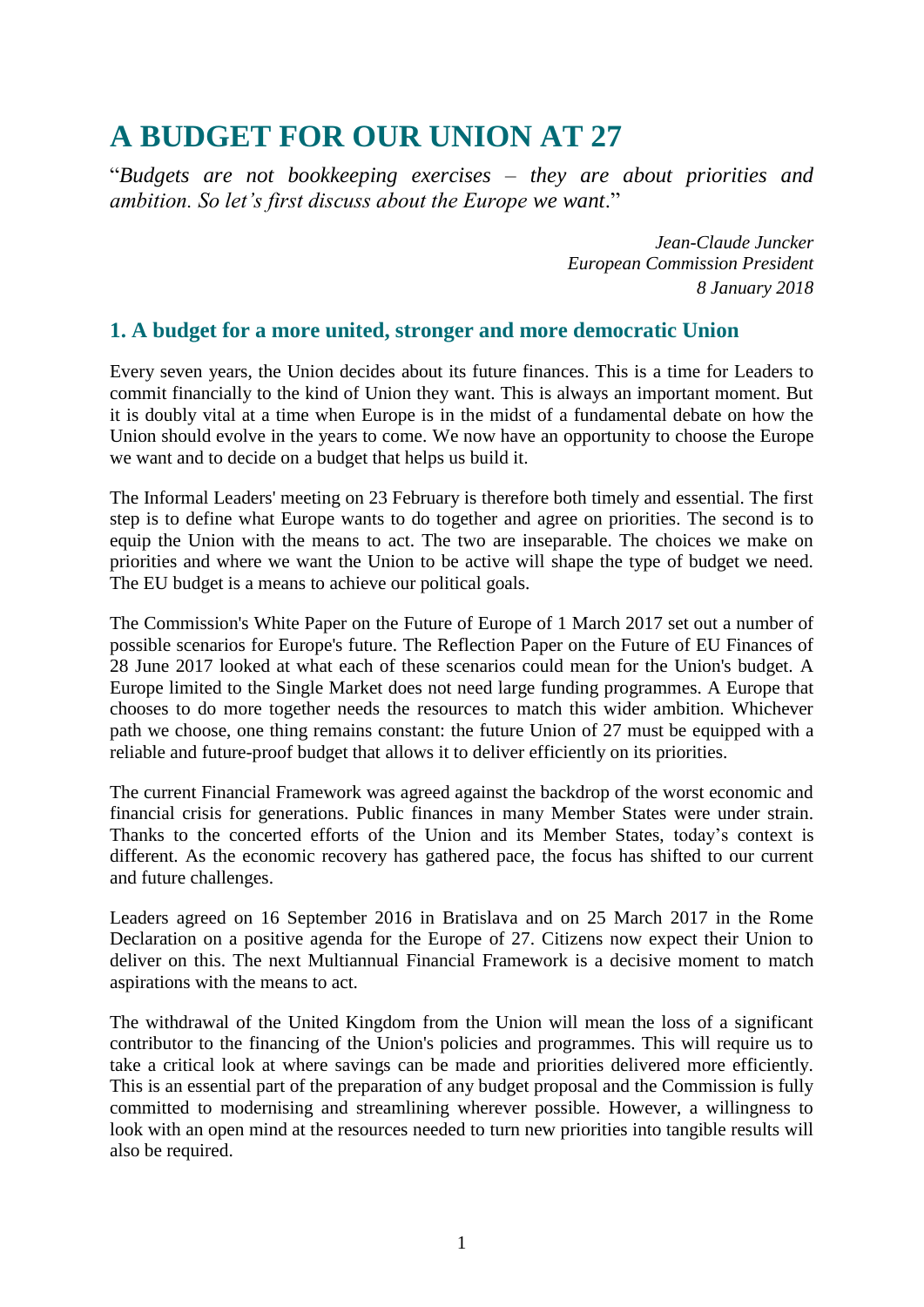The Commission intends to present its proposals for the next Multiannual Financial Framework by early May 2018 at the latest, on the basis of intensive consultations with Member States, the European Parliament and the wider public. These proposals will be fair, balanced, and focused squarely on delivering efficiently. It will then be for the Member States and the European Parliament to decide – both on the future budget and, more fundamentally, on the type of Europe we want.

Agreement on a new Multiannual Financial Framework for the period 2021 to 2027 will be a key moment for EU Leaders to recommit to the positive agenda and to Europe itself. It will be an important test of the unity of our Union and our capacity to act in a changing world. Leaders now have a window of opportunity to choose a more united, stronger and more democratic Union – and a budget that delivers it.

## **2. The EU budget: a driver for European added value**

The EU budget is unique. Unlike national budgets which are used in large part to provide public services and fund social security systems, the EU budget is primarily an investment budget. The seven-year Multiannual Financial Framework provides a longer-term planning horizon and the stability needed for investment planning. The EU budget must always be in balance.

The EU budget helps the Union to implement common policies and address a wide range of challenges – both at home and elsewhere in the world. It represents a small part of total public expenditure in the Union, accounting for around 1% of the combined Gross National Income (GNI) of the 28 current Member States and only around 2% of public spending in the EU. This means that every citizen enjoys the huge benefits that the Union brings for less than the price of one cup of coffee per day.



## **The size of the EU budget as percentage of Gross National Income**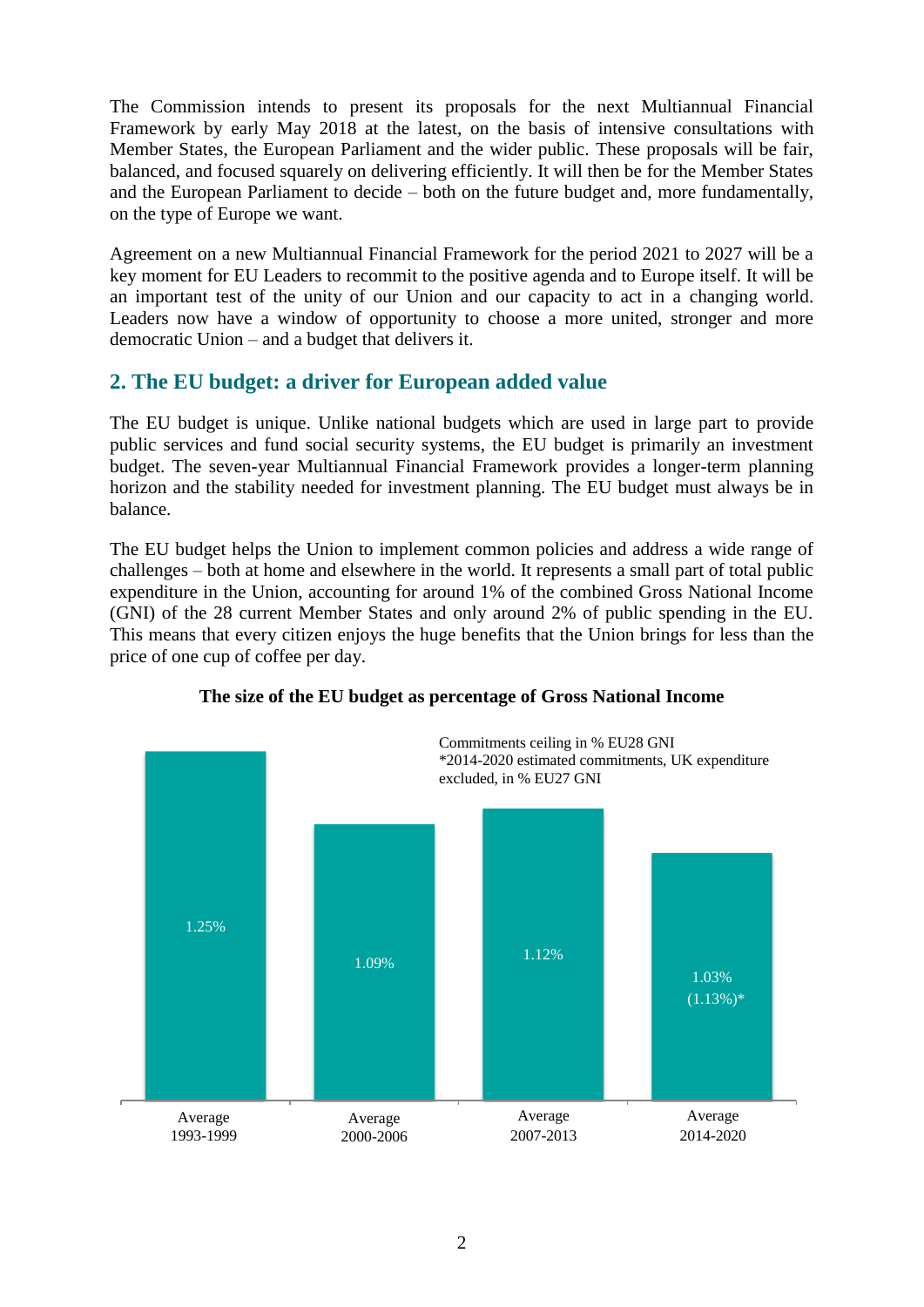Over time, the composition of the EU budget has evolved. The share of agriculture and cohesion spending has declined, though still represents around 70% of the total. Investment is increasingly focused on programmes directly managed at European level and in areas such as research and innovation, trans-European transport and energy networks, mobility programmes for young people and Europe's external action.



During the economic and financial crisis, national budgets in many Member States came under severe strain. In that time, the EU budget, and notably the European Structural and Investment Funds, emerged as a major source of stable growth-supporting investment. The European Fund for Strategic Investments has since played a major role in mobilising private investment throughout Europe. Most recently, the EU budget underpinned the European response to the refugee crisis and to the threat of organised crime and terrorism. This tested the budget's flexibility to the limit.

In all these areas, pooling resources at European level can deliver results that spending at national level cannot. This is the added value of the EU budget. A euro spent through the European budget must be worth more to our citizens than a euro spent at national level. In many areas, funding at national, regional or local level is the right approach. In others, the cross-border nature of challenges means that pan-European programmes are both more effective and more efficient. By focusing in the right areas, even a relatively modest EU budget can have a strong impact on the ground. And it can do so while allowing for savings to be made in national budgets.

The benefits of well-designed EU budget programmes are felt by all Europeans. Fostering economic convergence for the least developed regions through cohesion policy strengthens the Single Market and creates opportunities for companies, workers and consumers across the Union. Scientific breakthroughs from EU-funded research programmes improve the quality of life for all. Mobility programmes such as Erasmus+ equip young people with labour market skills, improve cultural understanding and strengthen the social fabric of our Union.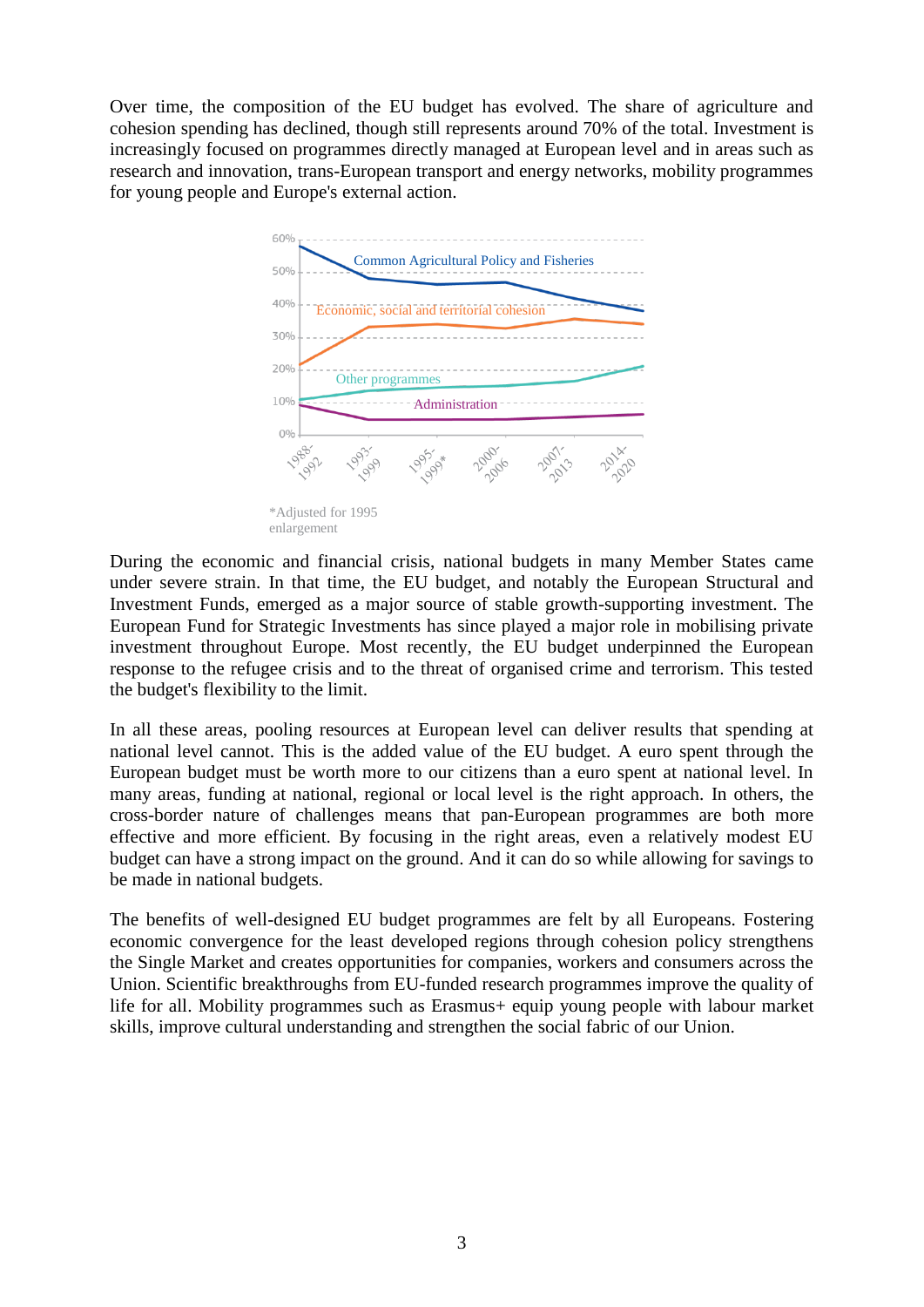The common focus on 'net balances' in the EU budget debate is therefore misleading. Net balance calculations have fed the perception that EU budget negotiations are a zero-sum game between net contributors and net beneficiaries. This misses the essence of the EU budget. Expenditure allocated to one Member State in reality benefits many others by creating market opportunities or improving infrastructure. For example, it is estimated that a quarter of additional growth in non-cohesion countries is due to indirect benefits from increased sales to and trade with cohesion countries. This is thanks to the 2007-2013 cohesion programmes. These effects are amplified by the leverage effect of loans or other financial instruments guaranteed by the EU budget.

#### **Europe in accounting terms**



EU budget: average annual balance 2014-2016\* (EUR billion)

\* Average operating budgetary balances 2014-2016 in EUR billion. Figures may vary per year.

EU spending also creates European public goods that benefit all. The benefits from stability, peace, common values, a level-playing field in Europe's Single Market, or a negotiating capacity which rivals the biggest global powers, do not show up in net balance calculations. For example, the Single Market has a significant and direct positive impact on jobs and growth. It allows companies to operate more efficiently, creates jobs and offers lower prices for consumers. It gives people the freedom to live, study and work where they want.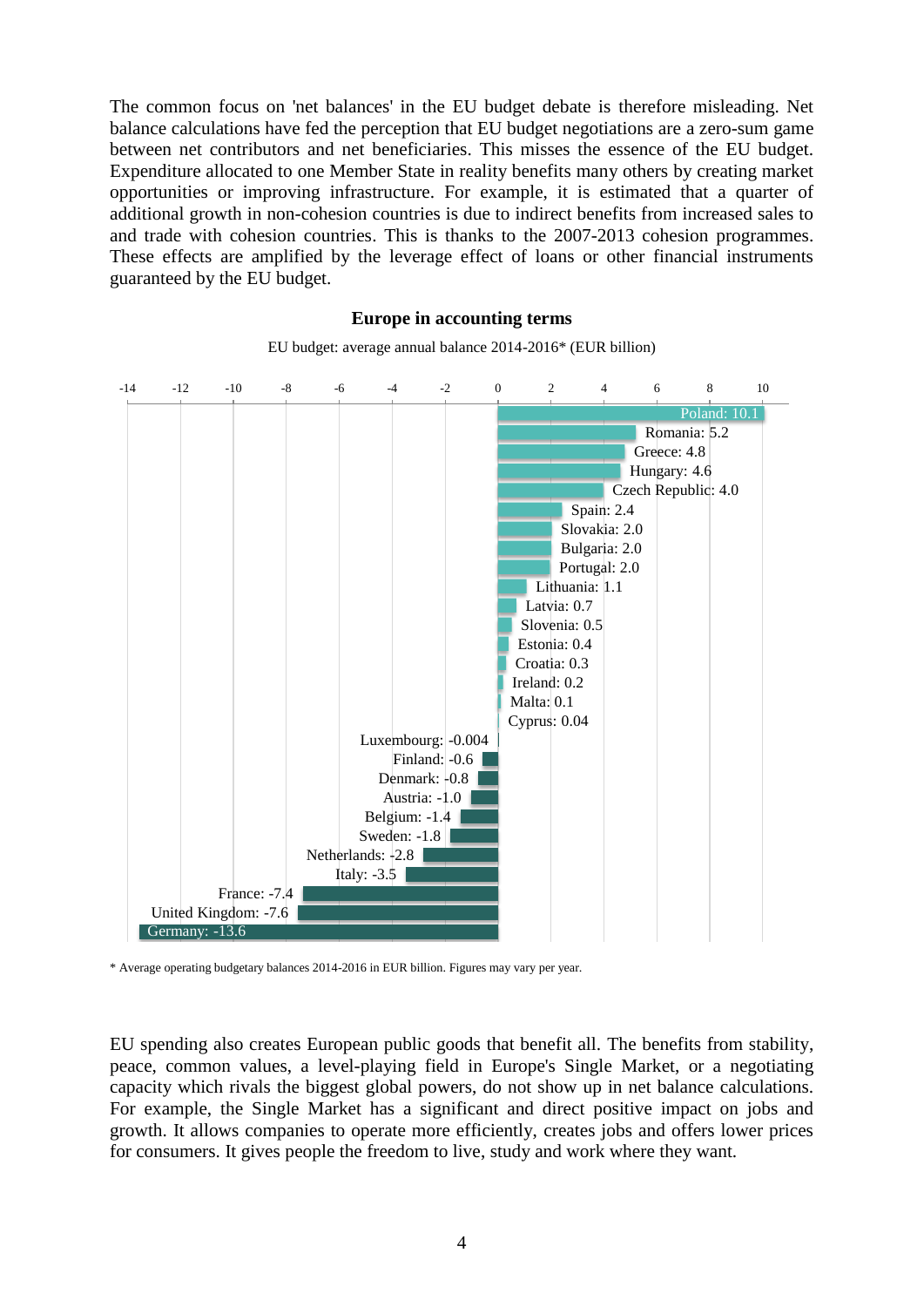#### **Benefits of Single Market integration**

Gains in income (EUR billion, baseline year  $2014$ )<sup>1</sup>



The Commission proposals for the future Financial Framework will be shaped by the principle of **European added value**. By focusing on common policies and priorities and the areas where the EU budget can deliver public goods that national spending cannot, we can move beyond the 'net balance' debate. With a well-designed, modern EU budget, all Member States are net beneficiaries.

## **3. Towards our priorities for the future**

The next Multiannual Financial Framework should better align available financing with our political priorities. It should build on what works well today while also anticipating the challenges of tomorrow. In line with the Rome Declaration, the budget should enable a Europe that is safe and secure. A Europe that is prosperous and sustainable. A Europe that is social. And a Europe that is stronger on the global scene.

Europeans consistently point to **security and safety as a top priority** for their Union<sup>2</sup>. This comes at a time when instability in Europe's neighbourhood pose serious challenges both within and outside of our borders. The EU budget is instrumental in ensuring effective migration management, countering terrorism and addressing cyber threats. It has a crucial role to play in reinforcing the control of external borders. Our post-2020 budget will, for example, determine whether the vision of a strengthened and fully operational European Border and Coast Guard can be realised in practice.

**<sup>.</sup>** 1 Source: Gabriel Felbermayr, Jasmin Gröschl, Inga Heiland (2018), Undoing Europe in a New Quantitative Trade Model, ifo Working Paper No. 250. The chart shows the gains in income attributable, according to the model applied, to being part of the Single Market.

<sup>2</sup> Special Eurobarometer 464b: European's attitudes towards security, December 2017.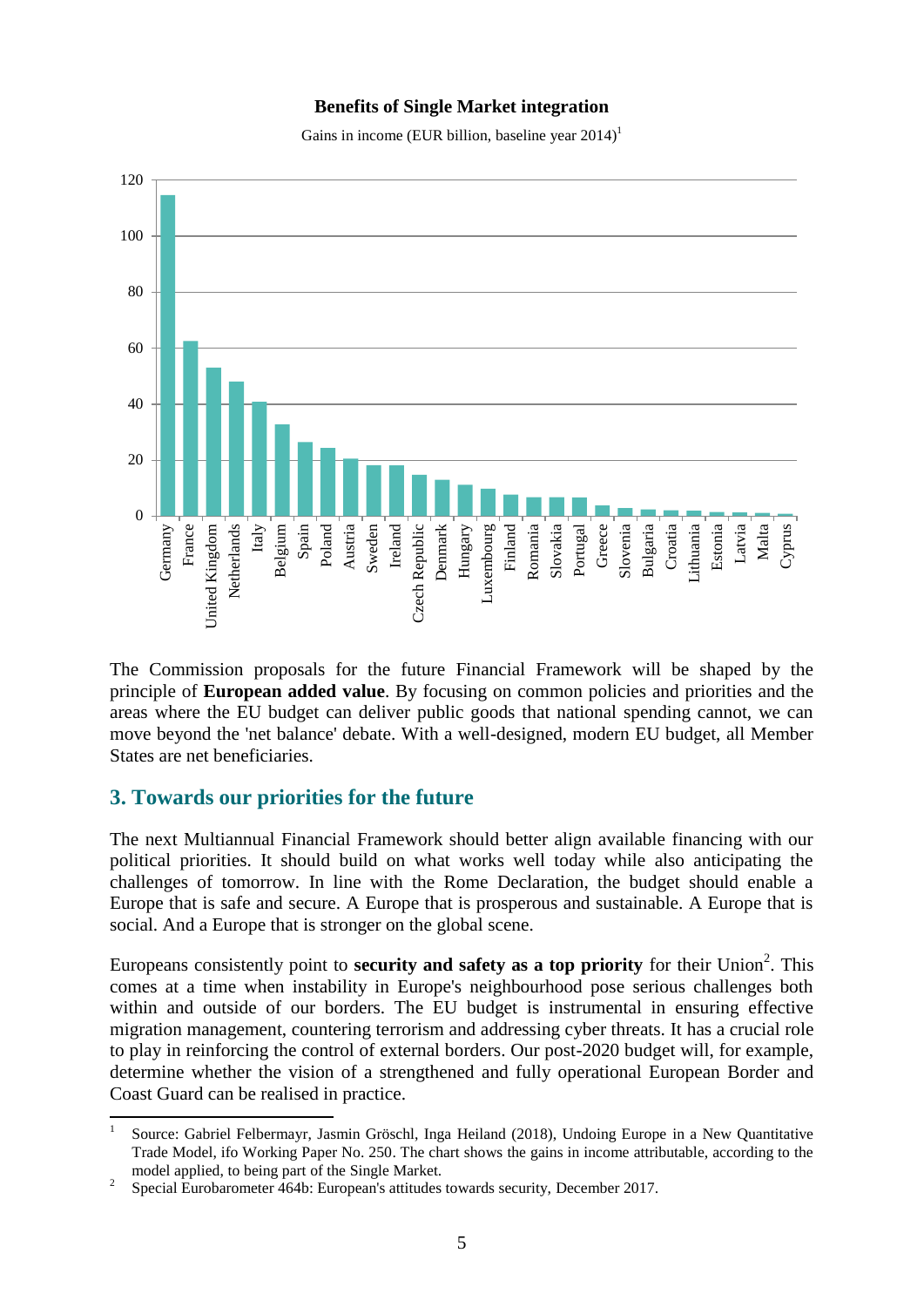

1

#### *How can the EU budget support better management of the EU's external borders?*

Leaders have called for stronger external borders as a precondition to lifting internal borders. In 2016, the **European Border and Coast Guard** was set up based on a proposal from the European Commission. By 2020, the European Border and Coast Guard will have 1,015 staff, including field operatives – as well as at least 1,500 national staff on standby in the rapid reaction pool. Its annual budget of EUR 292 million should increase by that time to EUR 335 million. The EU also provides funding to co-finance national management of Europe's external border by 96,000 national border guards and emergency support through the Internal Security Fund (Borders). Combined, these activities amount to around EUR 4 billion over a seven year period, or 0.4% of the total EU budget.

The future development of the European Border and Coast Guard will depend on the decisions taken on the future Financial Framework. Depending on the level of ambition, several scenarios could be envisaged:

- **Exploiting the existing European Border and Coast Guard to the maximum** would support the continuous development of the information exchange framework (Eurosur), as well as Member States' capacity investments for border management. It would also ensure that the European Border and Coast Guard has access to the equipment it needs. This would require a budget of **around EUR 8 billion over a seven year period**, corresponding to approximately 0.8% of the current Multiannual Financial Framework.
- An **upgraded European Border and Coast Guard** would allow support for a fully integrated EU border management system. This would be based on a revised legal framework with an expanded mandate, bringing together and reinforcing the existing tools related to risk assessment and situational pictures; stepping up the operational capacity of the agency with a standing corps of European border guards of at least 3,000 EU staff; providing financial support and training for the increase of the national border guard component in vulnerable Member States; bigger and more operational expert pools; and reinforced own equipment. It would entail a much stronger return role at the EU level; and lower intervention thresholds for the Agency to help prevent serious shortcomings in the external border controls that could lead to a crisis. This scenario would require a budget of **around EUR 20 – 25 billion over a seven year period,** corresponding to approximately 1.8 – 2.3% of the current Multiannual Financial Framework.
- A **full EU border management system** would imply 100,000 EU staff and a substantial EU equipment pool, comparable to the US or the Canadian system. It would require **around EUR 150 billion over a seven year period,** taking into account all national expenditure on border protection. This would correspond to approximately 14% of the current Multiannual Financial Framework, the equivalent of an annual EU budget. As an example, the US Customs and Border Protection agency alone has an annual budget of US\$ 13.56 billion and more than 62,000 employees. The Canada Border Services Agency has an annual budget of about Can\$ 2 billion and more than 14,000 employees.

Our Union will also need well-designed, flexible and streamlined instruments in relation to **defence**. We face complex security challenges that no Member State can meet on its own. Europe will need to take greater responsibility for protecting its interests, values and the European way of life, in complementarity with the North Atlantic Treaty Organisation. While the Union cannot substitute Member States' efforts in defence, it can complement and leverage their collaboration in developing the defence capabilities needed to address our common security challenges. This would avoid duplication and allow for a more efficient use of taxpayers' money.

<sup>3</sup> Policy options set out in this document are intended to illustrate possible choices to be made, based on ideas put forward in the public debate. They are not exhaustive and do not necessarily reflect the position of the European Commission.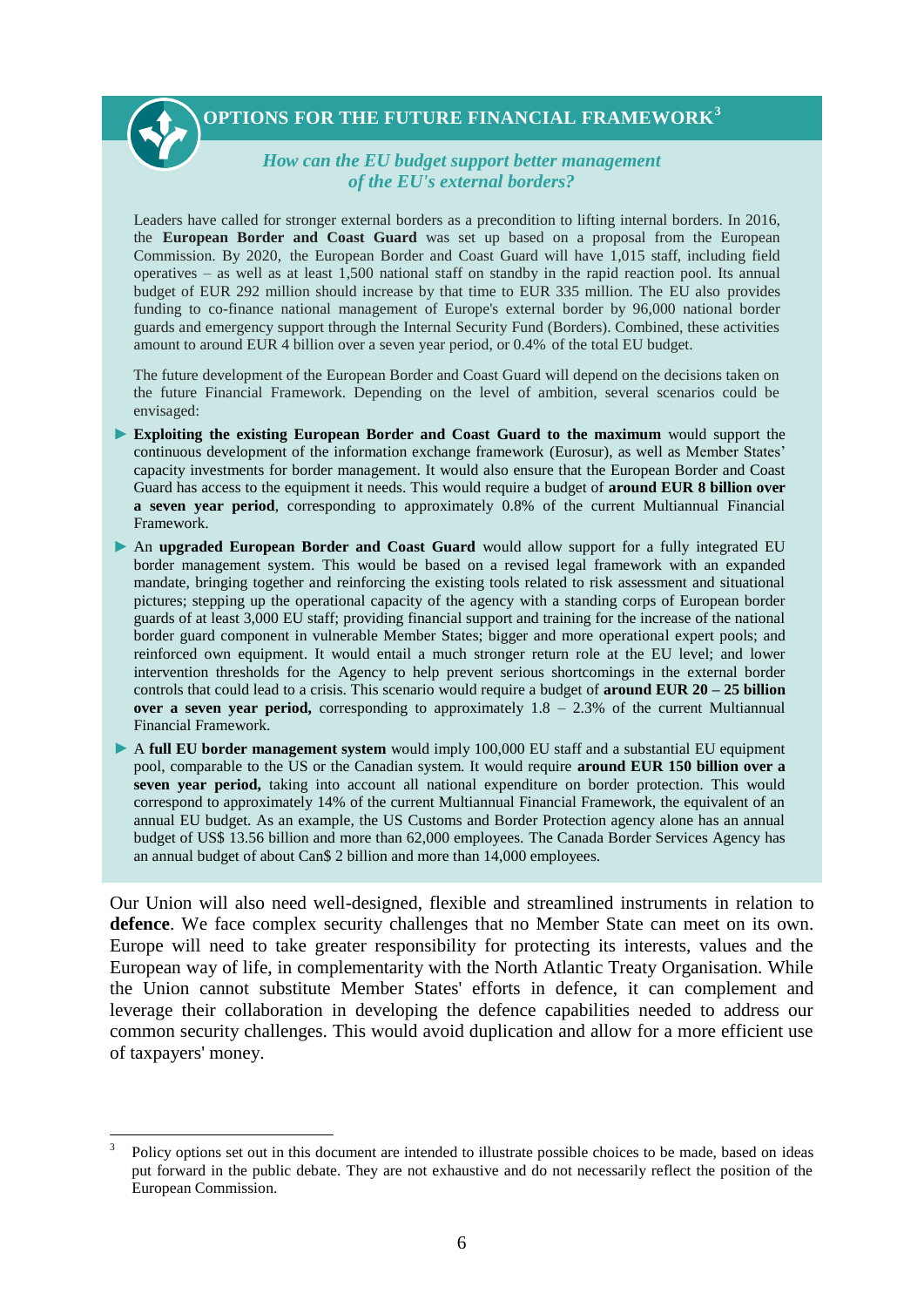

#### *How best to support a true European Defence Union?*

The **European Defence Fund** was launched in June 2017 and is gradually being built up. With a limited initial budget of EUR 90 million for defence research and EUR 500 million for industrial development for the period 2017-2020 (taken together, this represents approximately 0.05% of the current Financial Framework), it will in its first phase only be able to support a limited number of collaborative research and development projects.

What type of defence fund do we want for the future? A true European Defence Union would require a significant budgetary investment.

- Given the scale of existing national defence research budgets  $-$  France and Germany are each individually spending more than EUR 1 billion per year on defence research – and the high costs of developing cutting-edge defence technologies, including for cyber-defence, the **research window** of the Fund would need an estimated budget of **at least EUR 3.5 billion over the period** to make a substantial difference.
- Likewise, at least around EUR 7 billion would be needed between 2021 and 2027 to co-finance part of the cost of **defence industrial development**. This would allow leveraging a significant total investment for the development of defence capabilities of **at least EUR 35 billion over seven years**. This would correspond to 14% of national spending on defence capabilities. It would be a major step towards the target agreed by Member States in the European Defence Agency to use 35% of their equipment spending for collaborative projects.
- The European Defence Fund has the potential to provide an important boost to the EU's strategic autonomy and the competitiveness of Europe's defence industry. However, due to the limitations of the Treaties the EU budget is not able to cover all EU areas of action in the field of security and defence. A separate funding mechanism of **around EUR 10 billion for the 2021-2027 period** would significantly increase the EU's ability to financially support **operations with defence implications.** This would compare to up to EUR 3.5 billion under the current period.

Two years after the Paris Agreement, the EU also needs to remain firmly in the lead in fighting **climate change** and ensuring a smooth transition towards a modern, clean and circular economy. The experience with climate mainstreaming should be taken into account. The EU must also make good on its commitment to the United Nations Sustainable Development Goals. The EU budget also supports Europe's unique **social market economy**. Economic and social realities differ across Europe, from employment and poverty rates to social protection systems. The EU budget will need to deliver on the promises made by Leaders at the Gothenburg Social Summit. This means further developing the social dimension of the Union, including through the full implementation of the European Pillar of Social Rights, and supporting young people and the mobility of European citizens. Adequate resources will be required to improve employment opportunities and address the skills challenges, including those linked to digitisation.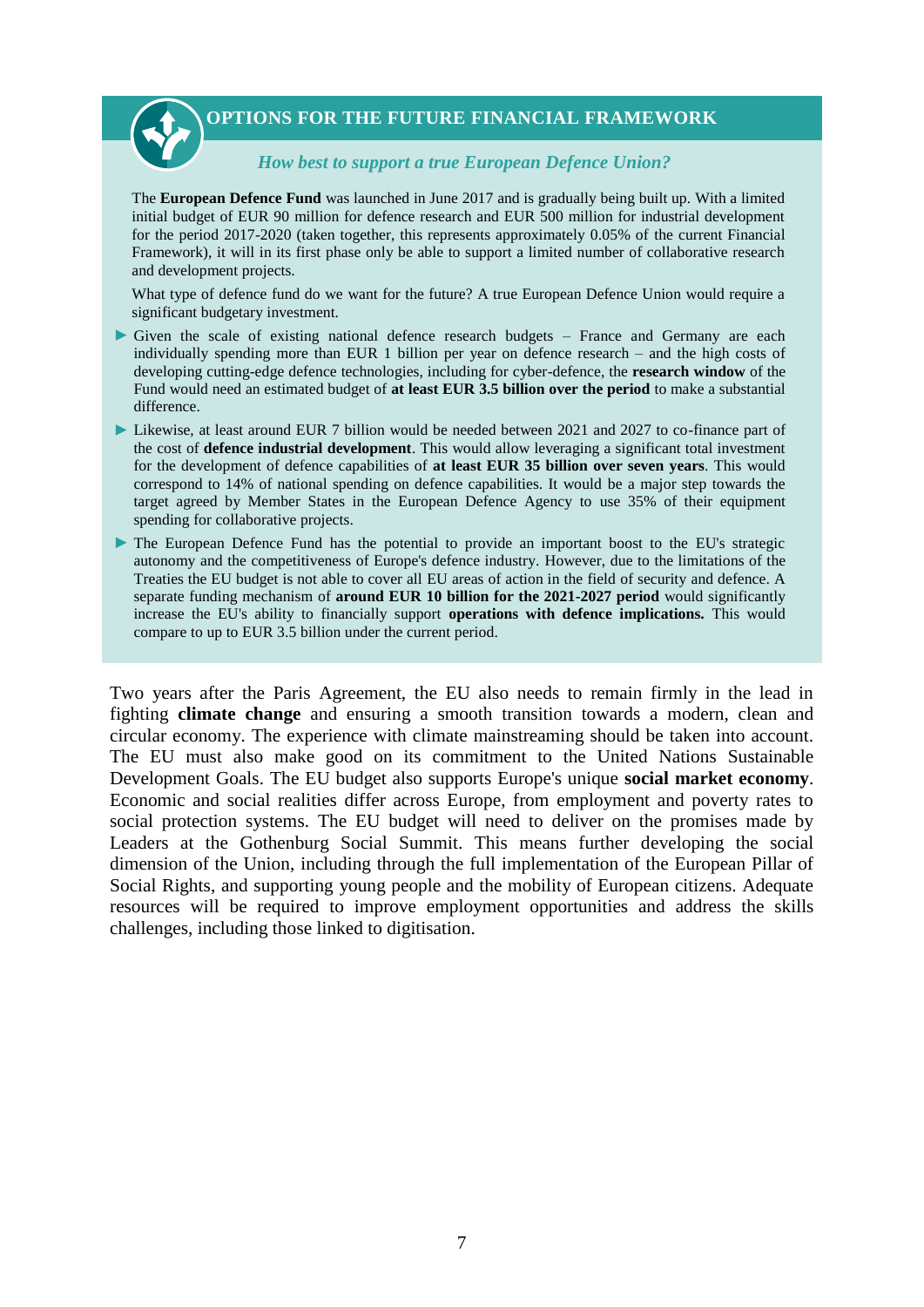*How best to support the mobility of young people?*

After 30 years, Erasmus+ has helped nine million young people to study, train, teach or volunteer in another country, boosting their chances on the labour market. The current Erasmus+ programme 2014- 2020 has a budget of EUR 14.7 billion (around 1.3% of the overall size of the current Multiannual Financial Framework), which can only offer learning mobility opportunities for less than 4% of young people living in Europe.

There is a strong consensus for the need to step up mobility and exchanges, including through a substantially strengthened, inclusive and extended Erasmus+ programme. Depending on the level of ambition, several scenarios could be envisaged:

- **► Doubling the number of young people** in the EU participating in Erasmus+ to reach 7.5% of young people across Europe would require an investment of **EUR 30 billion** in the next Multiannual Financial Framework (over a seven year period).
- Providing the opportunity for **1 in 3 young people** to participate in an Erasmus+ learning experience abroad would require a budget for the 2021-2027 period in the order of **EUR 90 billion**.

State-of-the-art connectivity of digital, energy and transport infrastructure is key to Europe's territorial, social, and economic cohesion. Europe must embrace the potential of innovation and seize the opportunities it brings. In particular, technological change and digitisation are transforming our industries and the way we work, as well as our education and welfare systems. Europe lags behind on the road towards a digital economy and society. The digital investment gap not only undermines Europe's innovation and growth capacity but also its potential to respond to emerging societal needs. Unlocking online opportunities and completing the **Digital Single Market** is therefore a key priority of the Union.

#### **OPTIONS FOR THE FUTURE FINANCIAL FRAMEWORK**

#### *How best to power Europe's digital transformation?*

EU support for Europe's data infrastructure, connectivity and digital skills amounts to around EUR 35 billion over the seven-year period. This is provided through the European Regional Development Fund (EUR 17 billion), the Research and Innovation Framework Programme (EUR 13 billion), the European Social Fund (EUR 2.3 billion), the Connecting Europe Facility (EUR 1 billion) and the Creative Europe Programme (EUR 1 billion).

- **Maintaining or even lowering current investment levels** would risk compromising the EU's ability to remain competitive in key industrial and service sectors such as industrial production and machinery, financial services, health care, transport, energy or the automotive industry. Underinvestment in digital skills would further widen the gap between demand and available expertise, while automation will replace traditional tasks. This would translate into lower jobs and growth prospects, sub-standard public services and higher vulnerability to cybersecurity threats.
- **Doubling the amounts currently invested in the digital economy to around EUR 70 billion** over the period 2021-2027 would deliver strong progress towards smart growth in areas such as high quality data infrastructure, connectivity and cybersecurity. It would enable the roll-out of new trusted and secure services in e-health, e-government or mobility. It would help secure European leadership in supercomputing, next generation internet, artificial intelligence, robotics and big data. This would reinforce the competitive position of industry and businesses in Europe across the digitised economy. It would also have a significant impact on filling the skills gap across the Union.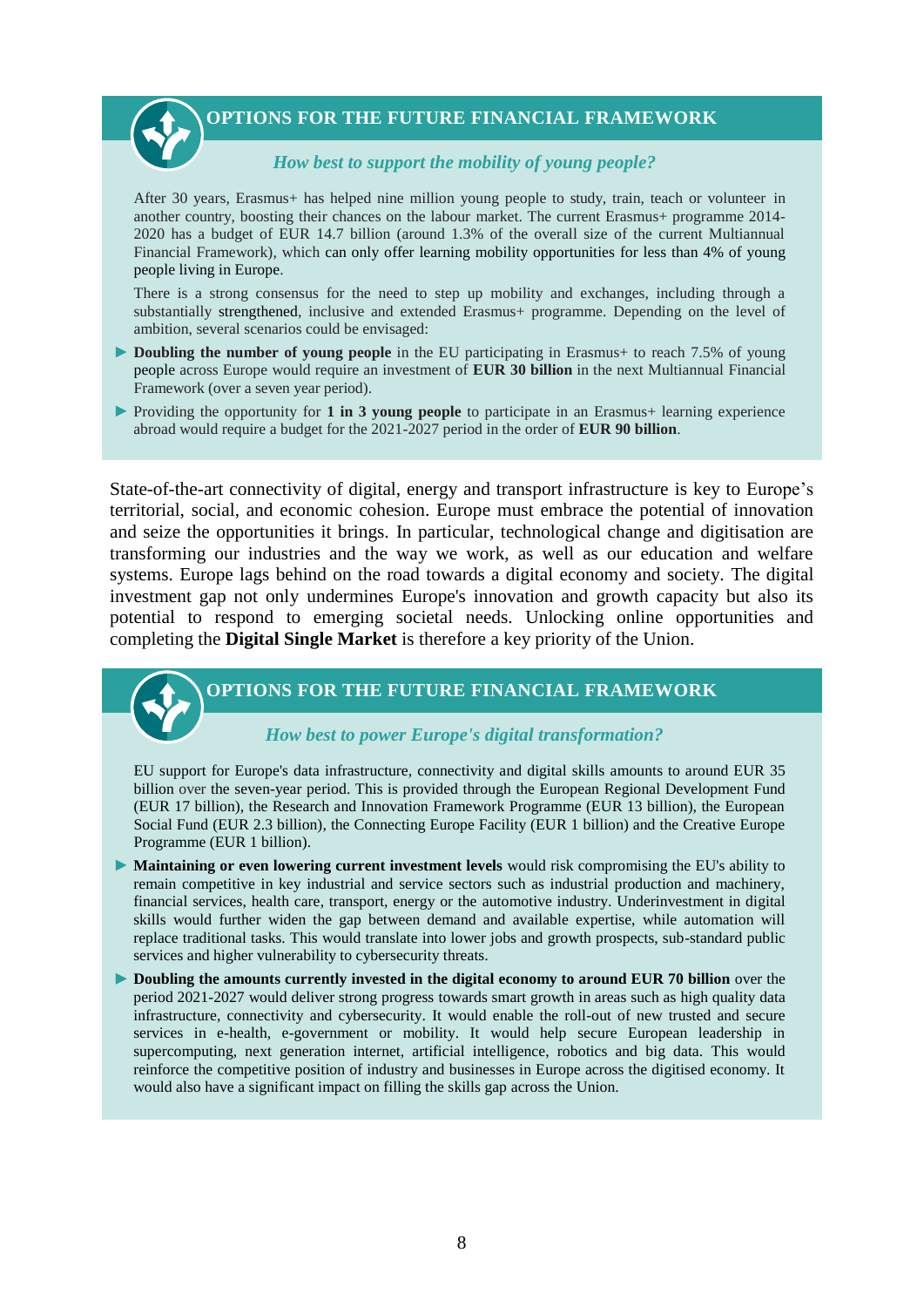The EU budget provides a launch pad for researchers and their teams to pursue research and stimulate innovation. Europe also needs to help create the conditions for companies to scale up. Developing mid-cap companies and small and medium-sized enterprises beyond the startup phase remains a challenge. Many entrepreneurs leave Europe in search of better conditions to grow. **Research and innovation** are crucial for our future. They are the only way to simultaneously and sustainably tackle low economic growth, limited job creation and global challenges such as health and security, food and oceans, climate and energy.

## **OPTIONS FOR THE FUTURE FINANCIAL FRAMEWORK**

*How best to boost competitiveness through research and innovation?*

For advanced economies like Europe, research and innovation make the difference in enhancing productivity and boosting competitiveness. The future EU budget must therefore allow the EU to invest in the drivers of innovation enabling European industry to grow and thrive. The Union is currently spending close to EUR 80 billion for its Horizon 2020 Research and Innovation Framework Programme over 2014-2020. What research budget should it have in the future?

- **Maintaining or even lowering current investment levels** would not address the problem of underfunding. This would have knock-on effects on national and private investment, and undermine efforts to reach the target set by the Europe 2020 strategy of investing 3% of Gross Domestic Product in research and development. The Union would fall further behind compared to the world leaders. Research support to other EU policies would be reduced.
- **An increase in the Framework Programme by 50% to EUR 120 billion** would create an estimated additional 420,000 jobs by 2040 and increase Gross Domestic Product by around 0.33% over the same period. This would continue the growing trend of recent EU Research and Innovation budgets and ensure an acceptable share of high-quality proposals funded. It would increase the Union's world-wide attractiveness for leading researchers and tackle weaknesses in innovation and scale-up opportunities. It would support progress on priorities such as digital, energy, climate and health.
- **Doubling the Framework Programme to EUR 160 billion** would create an estimated 650,000 jobs by 2040 and add around 0.46% to Gross Domestic Product over the same period. It would enable the EU to emerge as a global leader in large-scale initiatives, preparing full market deployment of solutions in areas like batteries, infectious diseases, smart and clean buildings and vehicles, decarbonisation technologies, circular economy, solutions for plastic waste and connected/automated cars.

With the economy expanding at above 2% annually, we are now turning the page on the EU's worst economic and financial crisis. The **euro area** has enlarged to 19 Member States and the euro is the second most used currency in the world. All but one of the EU-27 Member States are legally committed to join the euro area at some stage. Financial markets have regained their pre-crisis strength and recent improvements, including the establishment of the Banking and Capital Markets Union, give us the opportunity to fix the roof while the sun is shining.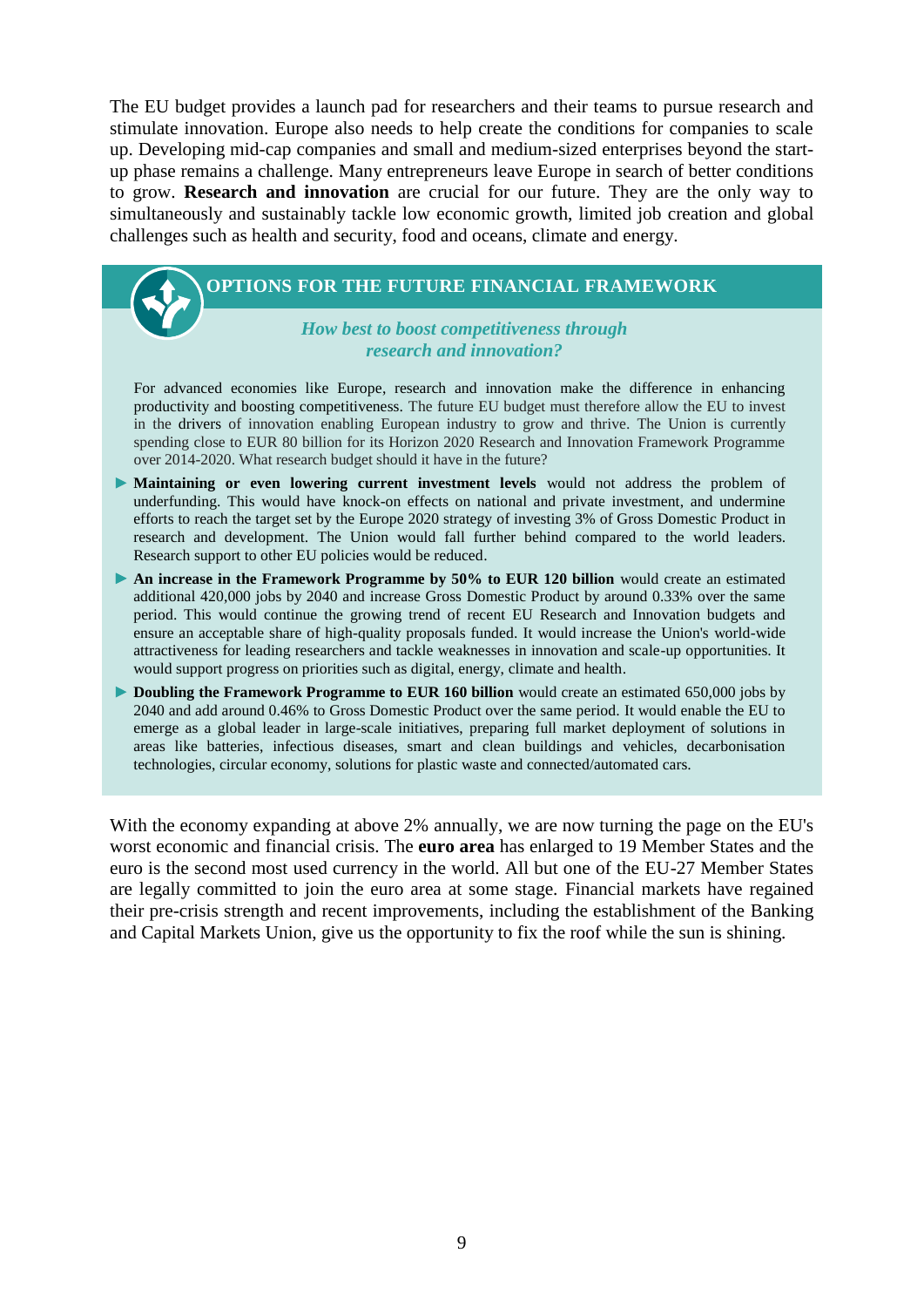## *How can the EU budget underpin a genuine Economic and Monetary Union?*

In December 2017, the Commission set out a vision of how **the euro area and the Union as a whole could be strengthened using the EU's budget** – both today and tomorrow. Four specific functions were presented: to support structural reforms at national level; to facilitate convergence for Member States on their way to joining the euro; to provide a backstop for the Banking Union; and to develop a stabilisation function, bringing together different EU and euro area level funds and instruments, to help maintain investment levels in the event of large asymmetric shocks. These functions require a rethink that goes over and above the constraints of the current EU budget. For instance, this could be done through synergies with the European Investment Bank and a future European Monetary Fund. However, our budget post-2020 will also need to play its part:

- The reform delivery tool and the convergence facility will need to be able to provide **strong support and incentives for a broad range of reforms across Member States**. A budget line in the order of at least **EUR 25 billion** over a seven-year period would provide critical mass and help avoid a concentration of funding on a few Member States only.
- The **stabilisation function** is to be built progressively over time, relying on back-to-back loans guaranteed by the EU budget, loans from the European Monetary Fund, a voluntary insurance mechanism based on national contributions as well as a grant component from the European budget. The amounts required from the EU budget would not necessarily need to be very high but would need to be significant enough to, for example, reduce the interest burden of the loans and provide incentives to properly implement the support scheme.

**Cohesion policy** is the Union's main investment policy to reduce disparities among regions and Member States by offering equal opportunities to people across Europe. It is a major driver of job creation, sustainable growth and innovation in Europe's diverse regions. By providing incentives for reform through a stronger link with the European Semester, in particular the Country Specific Recommendations, the future cohesion policy could strengthen its role as a driver for the modernisation of our economies.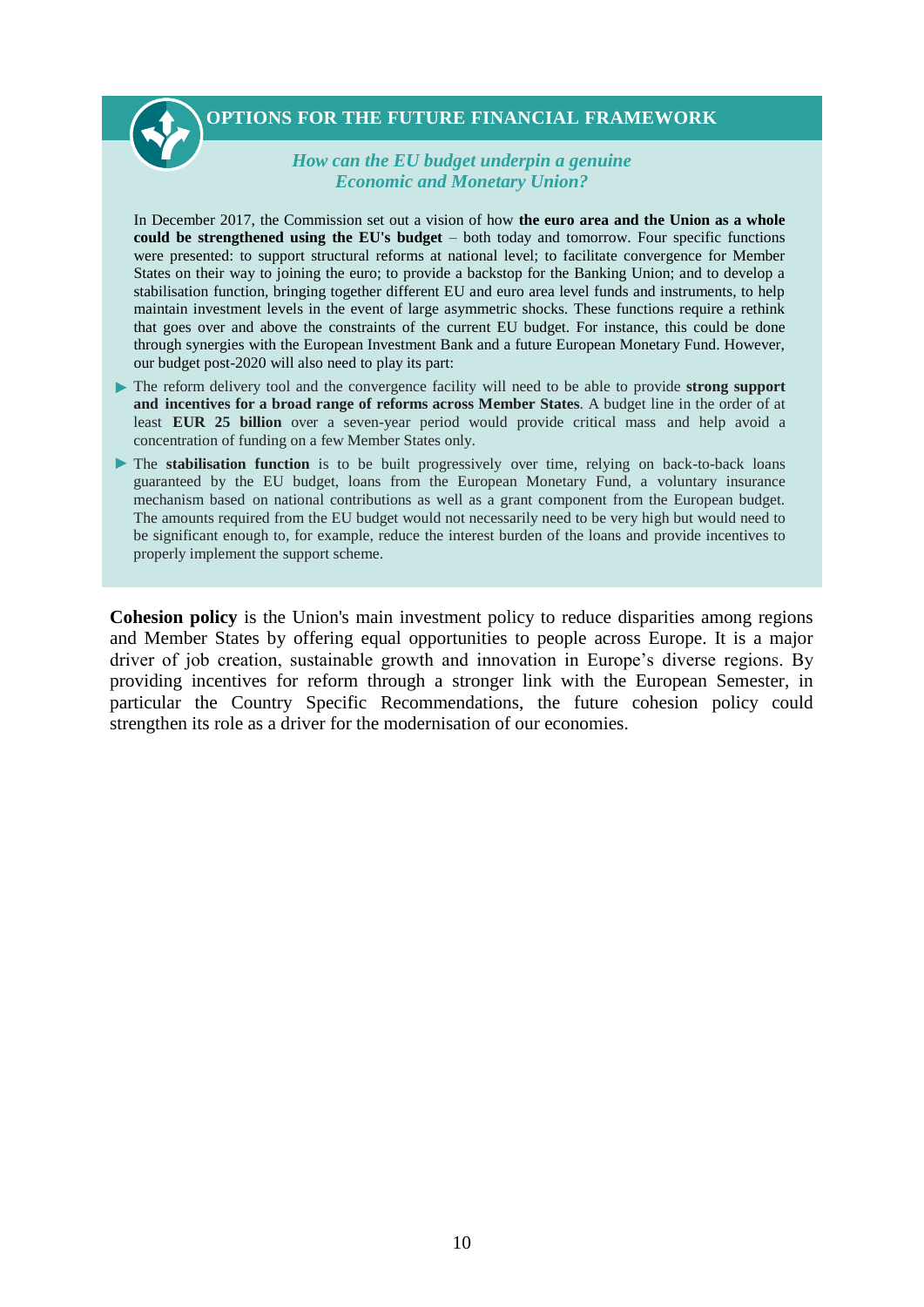#### *What level of ambition for an efficient cohesion policy?*

Cohesion policy is a concrete expression of solidarity with less economically developed parts of our Union. Its purpose is to foster economic, social and territorial cohesion. Support from the European Structural and Investment Funds is currently available to all EU Member States. Should this continue or should the policy be limited to **less developed regions and/or Member States?** If eligibility is maintained for all, what should the level of ambition be?

- If the eligibility for support from the European Regional Development Fund, the European Social Fund and the Cohesion Fund were to be maintained for all Member States and all regions, **efficiency gains could be achieved by modulating aid intensities and better targeting support**. **If current**  expenditure levels of around EUR 370 billion<sup>4</sup>, accounting for almost 35% of the Multiannual Financial Framework, were maintained, this would allow a strong focus to be maintained on investment across all regions in areas like innovation, industrial transformation, transition to clean energy, climate action, and better employment opportunities.
- If the European Regional Development Fund and the European Social Fund were to end support for more developed and transition regions, this would amount to a **reduction of approximately EUR 95 billion** over the period, accounting for more than a quarter of current allocations from those funds. This corresponds to around 8.7% of the current Multiannual Financial Framework. In this scenario, support for regions in Austria, Belgium, Denmark, Finland, mainland France, Germany, Ireland, the Netherlands, Sweden and many regions in Italy and Spain would be discontinued.
- If support were limited even further to cohesion countries, investment for less developed regions in France, Italy and Spain would also need to be discontinued. This would amount to a **reduction of approximately EUR 124 billion** over the period, accounting for around 33% of the current allocations. This corresponds to around 11% of the current Multiannual Financial Framework.

In scenarios 2 and 3, support for economic, social and territorial challenges would have to be taken over by national, regional and local authorities in line with the principle of subsidiarity.



<sup>4</sup> Around EUR 12 billion of that amount are preallocated to the United Kingdom, corresponding to approximately 3% of the cohesion envelope over the period.

**.**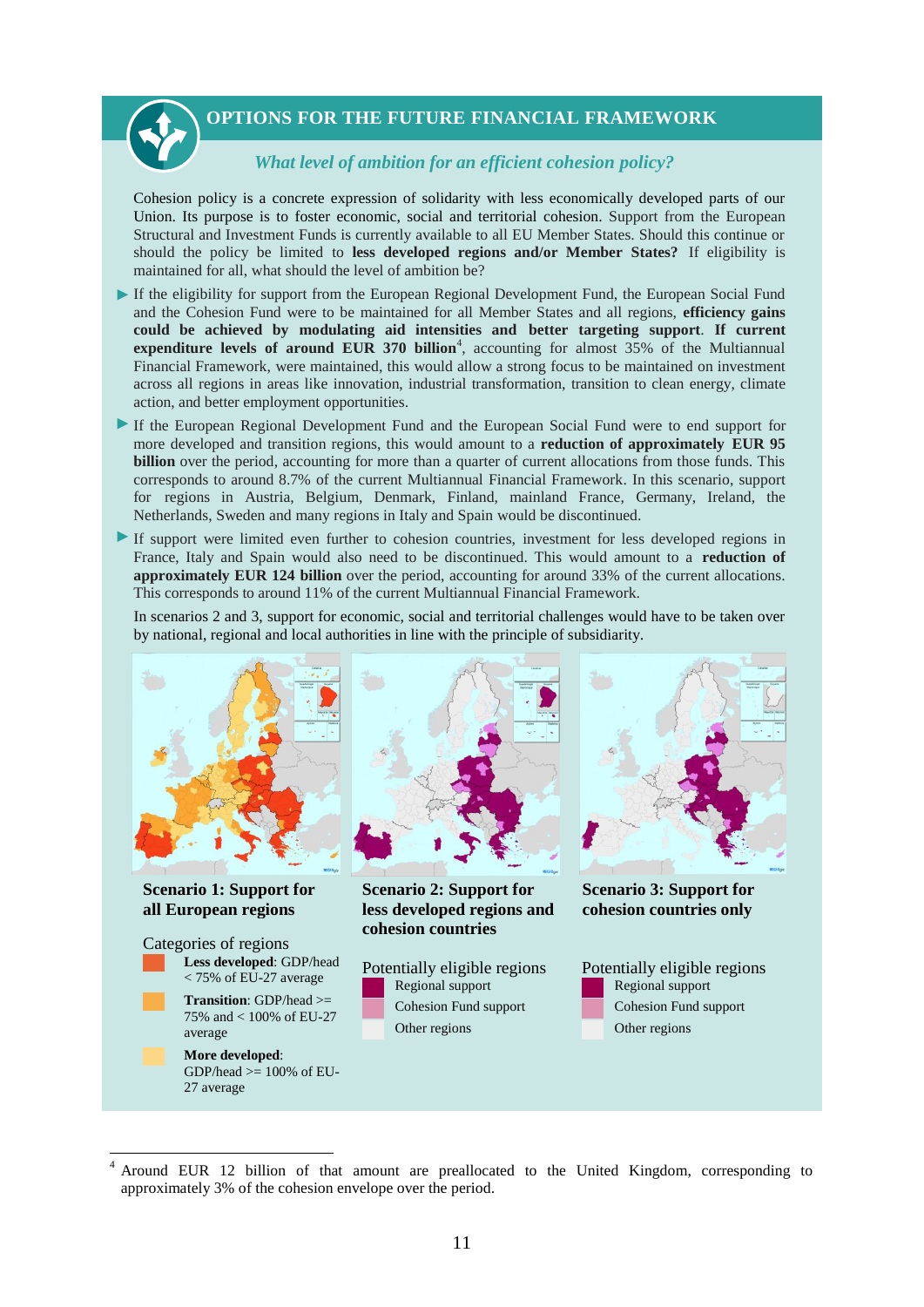A modernised **Common Agricultural Policy** will need to support the transition towards a fully sustainable agricultural sector and the development of vibrant rural areas. It must ensure access to safe, high quality, affordable, nutritious and diverse food. A modernised Common Agricultural Policy must enhance its European added value by reflecting a higher level of environmental and climate ambition and addressing citizens' expectations for their health, the environment and the climate. Europe needs a smart and resilient agricultural sector based on a strong socio-economic fabric in rural areas.

## **OPTIONS FOR THE FUTURE FINANCIAL FRAMEWORK**

## *What level of ambition for an efficient Common Agricultural Policy?*

In the 2014-2020 framework, the Common Agricultural Policy mobilises around EUR 400 billion to finance market measures, direct payments for farmers and rural development programmes in order to promote sustainable agriculture and viable rural economies. Direct payments represent around 70% of this amount. Rural development programmes support investment, training and more resource-efficient agricultural production and are currently worth around EUR 100 billion over the period. These programmes are co-financed by Member States. Through the Common Agricultural Policy, the Union is helping to address structural problems in rural areas, such as a lack of attractive employment opportunities or skills shortages. Creating new value chains such as clean energy and bio-energy, and helping rural areas to profit from its scenic value are among the key objectives of these efforts.

Discussions are ongoing as to how to make best use of direct payments. A prominent suggestion is to reduce and better target direct payments, in line with the objectives of the policy. **Today, 80% of direct payments go to 20% of farmers**. Ways to reduce differences of agricultural support between Member States are also being discussed. Changes to the system of direct payments could provide an opportunity to focus payments on expected results, such as sustained agricultural production in less profitable or mountainous regions, a focus on small and medium sized farms, investments in sustainable and resource efficient production systems and better coordination with rural development measures.

- Maintaining expenditure levels of **around EUR 400 billion**<sup>5</sup> over the period for the Common Agricultural Policy, corresponding to approximately 37% of the current Multiannual Financial Framework, would through better targeting allow **support in particular for small and medium sized farms to be increased** with positive knock-on effects for rural areas.
- A reduction of support for the Common Agricultural Policy by 30% would represent **around EUR 120 billion** over the period of the next Multiannual Financial Framework, or approximately 11% of the current Multiannual Financial Framework. This scenario could see average farm income drop by more than 10% in a number of Member States and potentially more pronounced income drops in specific sectors.
- A reduction of support for the Common Agricultural Policy by 15% would represent **around EUR 60 billion** over the period of the next Multiannual Financial Framework, or approximately 5.5% of the current Multiannual Financial Framework. In this scenario, the reduction of average farm incomes would be more limited but could still have a noticeable impact in certain sectors depending on the choices made.

These scenarios cannot be seen in isolation. Any reduction in direct payments should be accompanied by better targeting the remaining budget, for example through an increased focus on small and medium sized farms and better coordination with rural development measures.

The Union must also be able to deliver on its **international goals**. The Union and its Member States are collectively the world's biggest providers of development assistance. EU citizens expect Europe to play a leading role in the world, to promote good governance, democracy, the rule of law and human rights, and sustainable economic development. They want Europe to project stability and security, in particular in Europe's immediate neighbourhood. They want Europe to provide the critical mass to tackle the root causes of global challenges such as irregular migration and violent extremism. They want Europe to support sustainable

**.** 

<sup>5</sup> Around EUR 27 billion of that amount are preallocated to the United Kingdom, corresponding to approximately 7% of the total Common Agricultural Policy.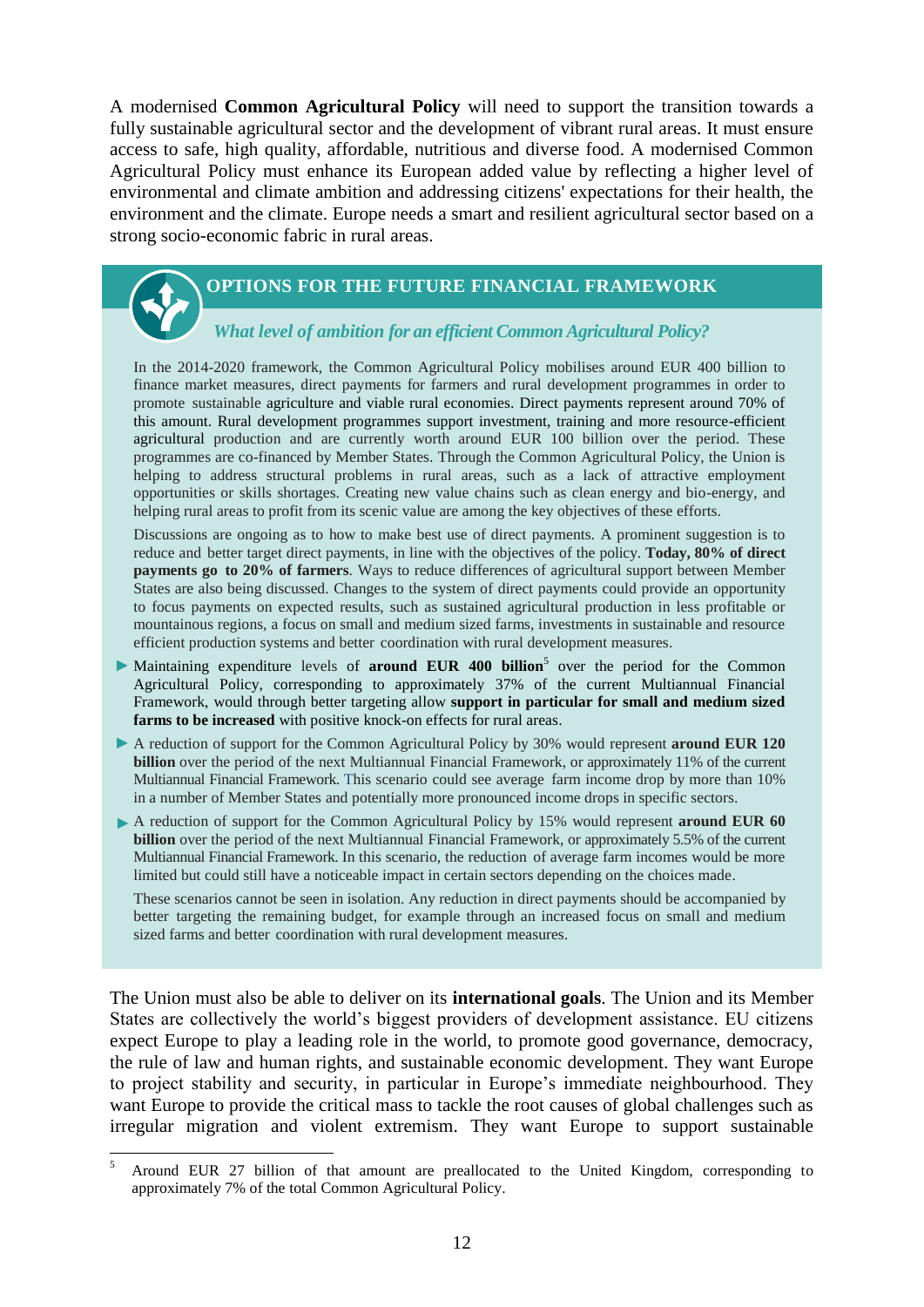development, the eradication of poverty, and the promotion of better governance and the rule of law, including tackling corruption and organised crime. They want Europe to respond to crises whether they be man-made or natural. They want Europe to lead multilateral discussions on matters of world-wide concern, to continue to promote a rules-based global order, and to foster co-operation in areas of common interest, from the economy, to energy, peace and security, defence and climate action.

At the same time, instability and conflicts in our southern neighbourhood and beyond have been aggravated by the global economic crisis. This has exacerbated **migratory pressures** with more people than ever on the move in the region. This will remain a reality and a challenge. We must consolidate and reinforce the external dimension of our efforts to tackle migration and provide support to growth and job creation.

In this context, we should look for intelligent synergies with international financial institutions and national promotional and development banks, in order to make sure that scarce resources are spent effectively and private investments mobilised where possible. The European Sustainable Development Fund, the core of the EU's External Investment Plan, is a model that could be expanded in the future.

## **OPTIONS FOR THE FUTURE FINANCIAL FRAMEWORK**

*How best to project our interests abroad?*

In future, the Union will need to be equipped with instruments that allow it to deliver on existing and new ambitions and challenges. In the 2014-2020 framework, the budget dedicated to external action amounts to around EUR 66 billion. It represents around 6% of the current Multiannual Financial Framework. Furthermore, the European Development Fund, currently outside the Union budget, is the main instrument for providing development assistance to African, Caribbean and Pacific countries and to overseas countries and territories. The total financial resources of the  $11<sup>th</sup>$  European Development Fund amount to around EUR 31 billion for the period 2014-2020.

In future:

- An **increase of the current volume of financing for external instruments beyond EUR 100 billion** over the period would allow the EU to meet the existing and new ambitions, which range from international cooperation, migration management, investment, governance, human rights and rule of law, to promoting the Sustainable Development Goals, humanitarian assistance, crisis response and conflict prevention. Particular attention will need to be given to supporting the EU's strategy for the Western Balkans as well as the EU's stabilisation efforts in its neighbourhood and in Africa.
- A significant **simplification and streamlining of external instruments** could further enhance the effectiveness and efficiency of the external relations budget. This could include the integration of the European Development Fund in the Multiannual Financial Framework, provided that this is reflected in the overall expenditure ceiling and that existing flexibilities are preserved.

The budget for external relations should also be seen against the backdrop of the EU's and Member States' collective **commitment to devote 0.7% of Gross National Income to Official Development Assistance by 2030**. This would entail an additional effort in the next Multiannual Financial Framework in the order of EUR 40 billion over seven years, without the participation of the UK. This assumes that the EU would maintain its current share of 20% of Official Development Assistance.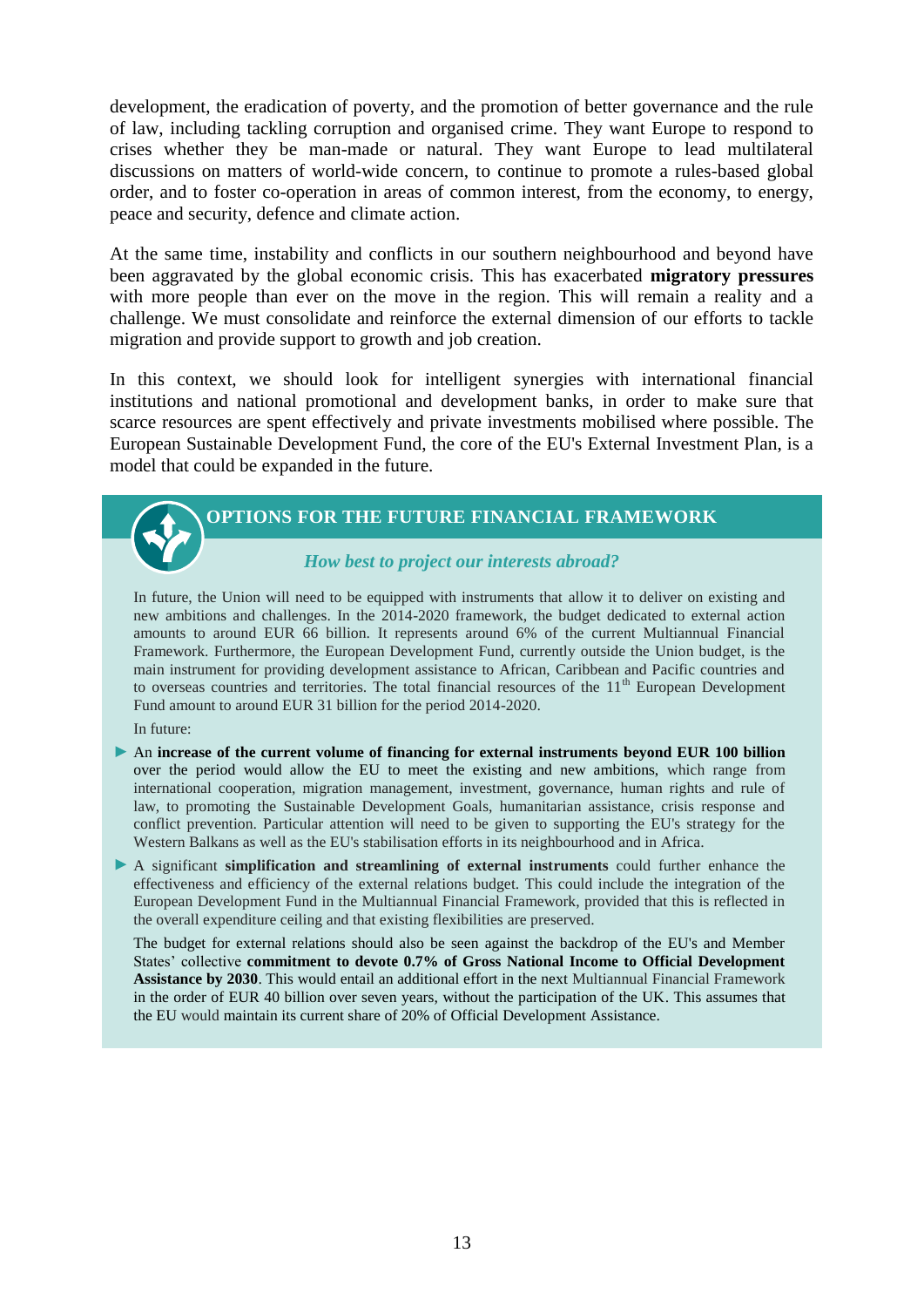## **4. Modernising the EU Budget**

The priorities and policy options set out above illustrate the choices to be made for the future EU budget. These choices will determine the size and ambition of the first Multiannual Financial Framework of the Union at 27. They will define the level of ambition for Europe and to what extent the Union is able to live up to the promise of the Bratislava Agenda.

The next Financial Framework needs to be sufficiently large in size and sufficiently flexible in nature. It needs to be large enough to manage new priorities and deal with the withdrawal of the United Kingdom. The shortfall resulting from the United Kingdom's withdrawal should be covered in equal measure by "fresh" money and savings in existing programmes. It will need **to combine proportionate savings and redeployments within the EU budget with a willingness to provide additional resources to deliver on new priorities**.

It is also clear that the impact of the European budget depends not only on its size but also on the design and implementation of policy programmes**. European added value**, **enhanced performance and simplification** are the keys to a modern and effective EU budget. Further streamlining of rules and procedures will help to achieve this aim. Europe's spending programmes must reflect our determination to make sure that every euro is spent in the most efficient way possible and that results are quickly felt on the ground.

This requires making best use of instruments such as **guarantees, loans or financial instruments**. The reinforced European Fund for Strategic Investments is for example playing a key role in catalysing private investments throughout Europe. By investing jointly in research, innovation and infrastructure, we have been able to create jobs and growth while tackling the global challenges of the day, from climate change, to science, transport, energy and space policy.

The successful use of these instruments requires a clear strategy and a more streamlined approach. Grants and subsidies will continue to be needed for projects that do not generate revenue, like an Erasmus+ exchange or humanitarian assistance. However, guarantees and financial instruments can leverage the budget wherever there is a market interest.



## **OPTIONS FOR THE FUTURE FINANCIAL FRAMEWORK**

#### *How to do more with less through financial instruments?*

The Commission's Reflection Paper on the Future of EU Finances underlined the importance of guarantees and financial instruments in helping to do "more with less". The European Fund for Strategic Investments is for example expected to mobilise more than EUR 500 billion, a major boost to the European economy. However, the current landscape of EU market-based instruments is fragmented, with almost 40 financial instruments and three budgetary guarantees and guarantee funds managed centrally, which amount to a share of around 4% of the current Multiannual Financial Framework. In the area of small and medium-sized enterprises alone, there are seven financial instruments managed centrally and several hundred in shared management. There is clear scope for rationalisation and greater efficiency.

- One option to improve the efficiency and impact of instruments aiming at investment support in the EU could be their integration within a **single investment support instrument**. This would further reinforce the European Fund for Strategic Investment and have a positive impact on investment levels, economic growth and employment across the EU.
- A wider use of financial instruments and budgetary guarantees could **more than double** the investments mobilised over the next Multiannual Financial Framework up to EUR 2 trillion.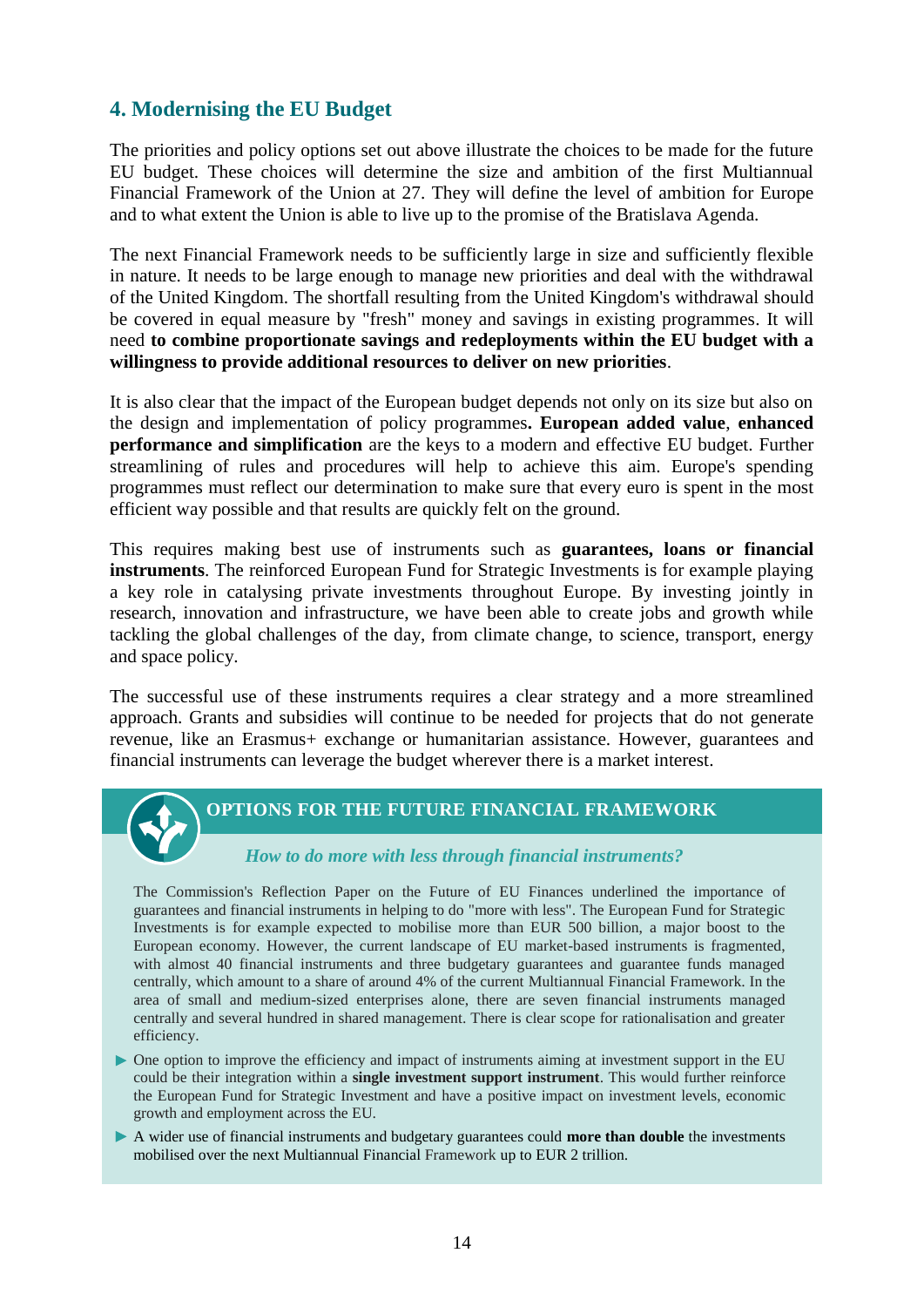Budgetary **flexibility** is another key principle that should underpin the next Multiannual Financial Framework. This will be essential to adapting to new needs and unstable geopolitical and domestic conditions. Building on the existing mechanisms, special instruments will remain crucial for dealing with emerging challenges like migration or humanitarian assistance. In addition, there is a strong argument for re-thinking existing mechanisms to ensure that allocated budgets effectively support European priorities. This is not always currently the case, since a part of the budgetary commitments provided for in the Multiannual Financial Framework are later cancelled. This can happen for a number of reasons, such as delays in getting projects off the ground, formal mistakes in project implementation or errors in claiming costs. As a result, the EU budget is not being used to its full potential to support EU objectives and provide European added value. This is a missed opportunity to support our common priorities.

## **OPTIONS FOR THE FUTURE FINANCIAL FRAMEWORK**

#### *How to make the most of decommitted funds?*

Currently, funds that have been committed to the EU budget but which are ultimately not spent in the implementation of EU programmes are cancelled. These resources reduce the annual calculations of Member States' gross national contributions compared to the full implementation of budgetary commitments.

- Instead of cancelling these amounts, they could be used as a **Union reserve**. This reserve could be deployed to achieve common priorities and respond to common challenges. Current estimates suggest that **around EUR 21 to 28 billion could become available through this mechanism over a 7-year period**. Such amounts could have been used, for example, in 2015 to finance the European Fund for Strategic Investments and address the investment gaps that opened up as a result of the financial crisis. This would have been done instead of cutting valuable programmes like Horizon 2020 or the Connecting Europe Facility. Similarly, the reserve could have been used in 2016 to support the establishment of the Facility for Refugees in Turkey, which required the use of all the flexibility in the EU budget as well as separate contributions by Member States. It would also have allowed more funding to be mobilised swiftly to address the migration crisis.
- In today's fast-changing world, unpredictable events will occur with increasing frequency. The Union Reserve would allow a more swift and decisive reaction to such developments. We will still be implementing the next Financial Framework almost ten years from now. This long-term stability is an asset but also a constraint. A Union Reserve would provide a powerful and flexible new tool to tackle unforeseen events and respond to emergencies in areas such as security and migration.

Finally, as part of the public debate, it has been suggested that the disbursement of EU budget funds could be linked to **the respect for the values set out in Article 2** of the EU Treaty and in particular to the state of the rule of law in Member States. Some have gone further, arguing that serious breaches of EU law should have consequences and should lead to the suspension of disbursements from the EU budget.

The Union is a community of law and its values constitute the very basis of its existence. They permeate its entire legal and institutional structure and all its policies and programmes. Respect for these values must therefore be ensured throughout all Union policies. This includes the EU budget, where respect for fundamental values is an essential precondition for sound financial management and effective EU funding. Respect for the rule of law is important for European citizens, as well as for business initiatives, innovation and investment. The European economy flourishes most where the legal and institutional framework adheres fully to the common values of the Union.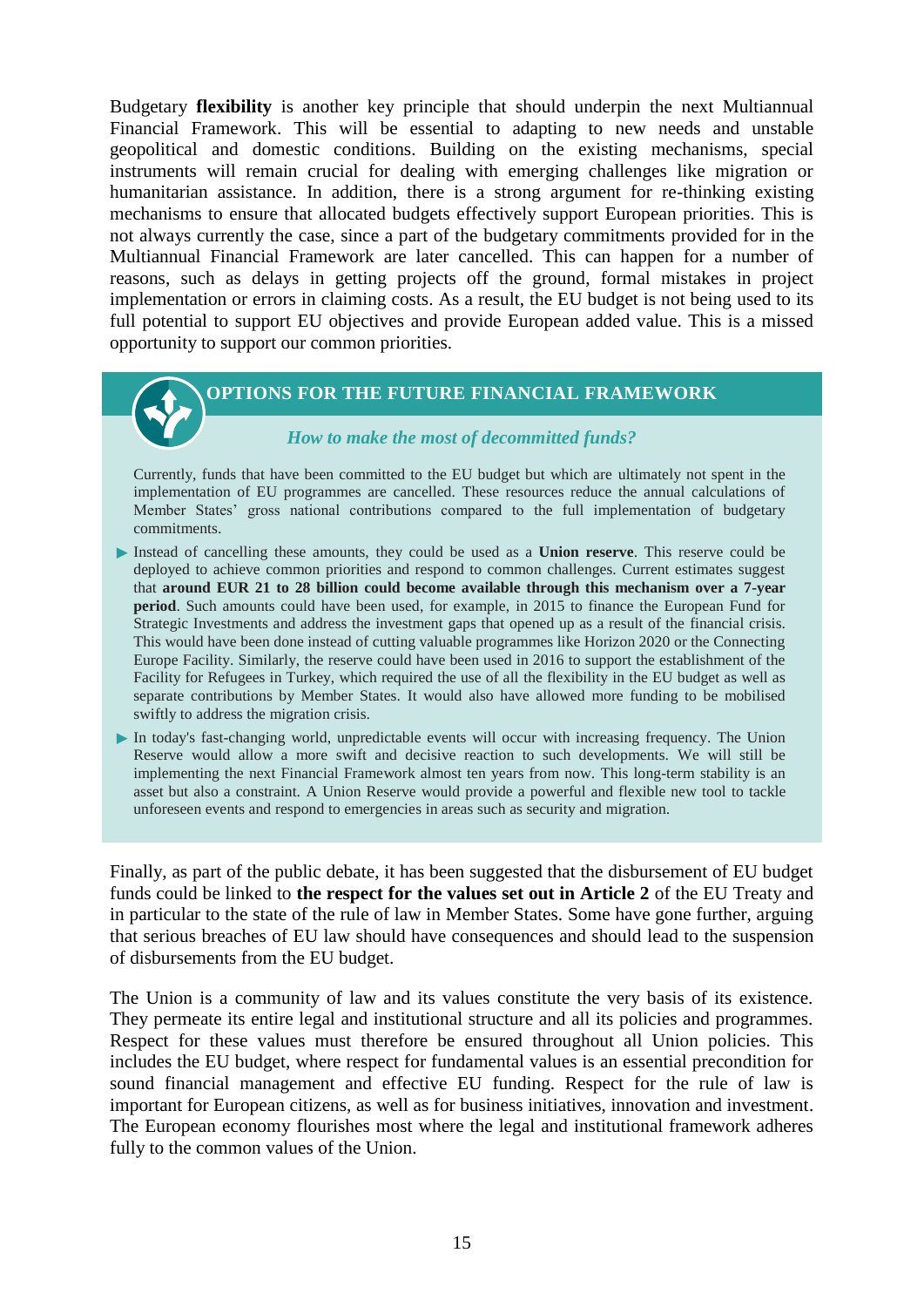

#### *Should we make EU funding more conditional?*

The potential of the EU budget can only be fully unleashed if the economic, regulatory and administrative environment in the Member States is supportive.

This is why, under the current Multiannual Financial Framework, all Member States and beneficiaries are required to show that the regulatory framework for financial management is robust, that the relevant EU regulation is being implemented correctly, and that the necessary administrative and institutional capacity exists to make EU funding a success. In addition, policy conditionality can foster the cooperation between Member States in areas where economies of scale or externalities are significant. New provisions were also introduced under the current Multiannual Financial Framework to avoid situations where the effectiveness of EU funding is undermined by unsound economic and fiscal policies.

The new Multiannual Financial Framework is an opportunity to look at whether these principles have created a solid platform for results. It is also the moment to consider how the link between EU funding and the respect for the EU's fundamental values can be strengthened.

Any such mechanism would however need to be transparent, proportionate and legally watertight. While it could in principle apply to all relevant policies involving expenditure from the EU budget, any financial conditionality would need to be precise, proportionate and require a sufficient connection between the conditions imposed and the aim of the funding. This debate will also need to consider the impact of possible breaches of fundamental values or the rule of law at national level on the individual beneficiaries of EU funding, such as Erasmus students, researchers or civil society organisations, who are not responsible for such breaches<sup>6</sup>.

## **5. Financing the EU Budget**

1

The debate on the post-2020 Financial Framework will cover not only what the EU budget should be used for, but also how it will be financed in future. The revenue side of the budget has become complicated and the link between the goals of the EU budget and the way it is funded has become progressively weaker.



#### **Sources of financing of the EU budget**

This would follow the logic of Article 7(3) of the Treaty on European Union, which provides that any suspension of rights of Member States "shall take into account the possible consequences […] on the rights and obligations of natural and legal persons."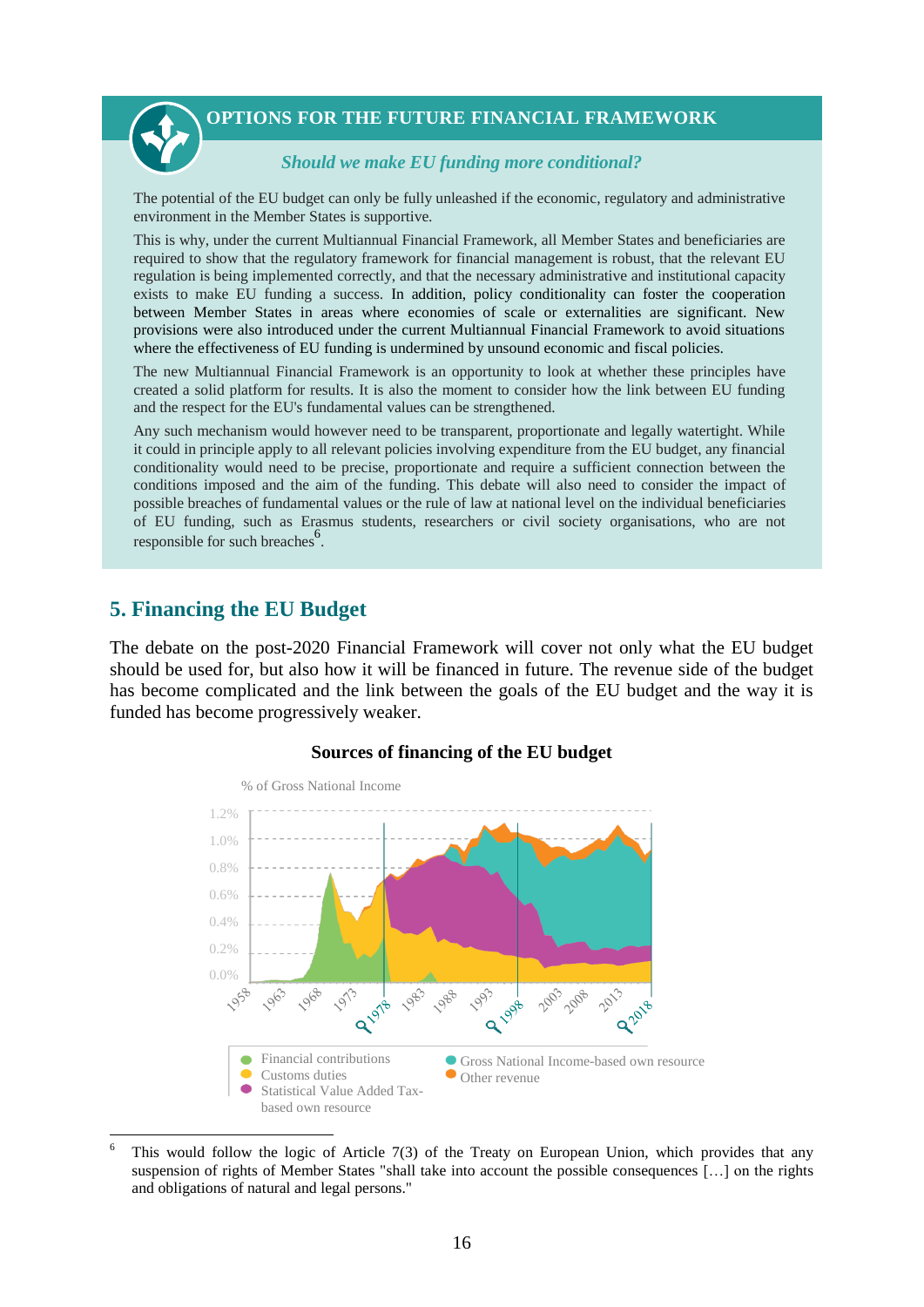A reform of the revenue side of the EU budget would help to focus the debate on objectives and on those areas where the EU can deliver real added value<sup>7</sup>.

1

## **OPTIONS FOR THE FUTURE FINANCIAL FRAMEWORK**

#### *What could new Own Resources bring to the EU budget?*

- **Emission Trading System:** The European Emissions Trading System is the cornerstone of EU climate policy. A number of allowances are auctioned by Member States and purchased by companies to cover their greenhouse gas emissions. A share of the proceeds from the auctioning of allowances could be made available for the EU budget. Depending on the market prices for allowances, a share of the revenues generated by the Emission Trading System could generate estimated revenues between EUR 7 billion and EUR 105 billion over seven years.
- **VAT-based Own Resource**: Value Added Tax is a consumption tax assessed on the value added to all goods and services sold in the EU. Today, the Own Resource based on that tax relies on very complex statistical calculations. A reformed Own Resource could be levied from a simplified Value Added Tax base. Revenues from the current VAT-based Own Resource are currently around EUR 105-140 billion over seven years and could be adjusted by calibrating the call-rate in function of required levels.
- **Common Consolidated Corporate Tax Base**: Large companies greatly benefit from the Single Market. The Common Consolidated Corporate Tax Base is a single set of common rules for the calculation of companies' taxable profits in the Union. A contribution based on a harmonised corporate tax base, possibly including a digital component, would reinforce the link between the benefits of the Single Market and the financing of the Union. Each Member State would retain the possibility to tax its share of the profits at its own national tax rate. Depending on the model chosen and the call-rate applied, a tax linked to the common consolidated corporate tax base could bring between EUR 21 and EUR 140 billion over seven years, not including expected revenue from the decrease of tax evasion.
- **Seigniorage** is the term used to describe the revenue which central banks and governments accrue from issuing money. Since monetary income of the European Central Bank for the issuance of the euro is directly linked to the Economic and Monetary Union, it could be considered as a possible new Own Resource. An amount corresponding to a share of the net profits arising from national central banks' shares in euro area monetary income paid out to national treasuries, could be made available for the EU budget as a form of national contribution. A similar logic was applied in respect of the income generated by the European Central Bank and the national central banks from accumulated Greek Government bonds when in 2012 Eurogroup Ministers agreed on a transfer of the equivalent of the income generated by the Eurosystem holding (European Central Bank and national central banks) of Greek government bonds to Greece. Depending on the percentage applied, estimated revenues from seigniorage could range between EUR 10.5 billion (10%) and EUR 56 billion (50%) over seven years.

New Own Resources could be used to forge an even more direct link to Union policies<sup>8</sup>. This could notably be the case to support sustainability objectives, the Single Market and the Economic and Monetary Union. For example, a share of the revenues from the Emission Trading System could help support EU sustainability goals. The Value Added Tax-based Own Resource should be simplified and should take account of the ongoing reform towards a single European Value Added Tax area. An Own Resource based on a share of revenue from the relaunched common consolidated corporate tax base would strengthen the link between

<sup>7</sup> See the report on "Future financing of the EU" presented in January 2017 by a high-level group set up jointly by the European Parliament, the Council and the European Commission and chaired by Mario Monti.

<sup>8</sup> Changes to the Own Resources Decision needed to reform the system would require unanimity in the Council, after consultation of the European Parliament, and ratification by all Member States in accordance with their Constitutional requirements. Such changes have been made before as part of the package accompanying each new Multiannual Financial Framework. Changes in the Own Resources ceiling are in any event be likely to be required to cover financial liability linked to loans or financial facilities guaranteed from the EU budget, the new stabilisation function and the possible integration of the European Development Fund in the Multiannual Financial Framework.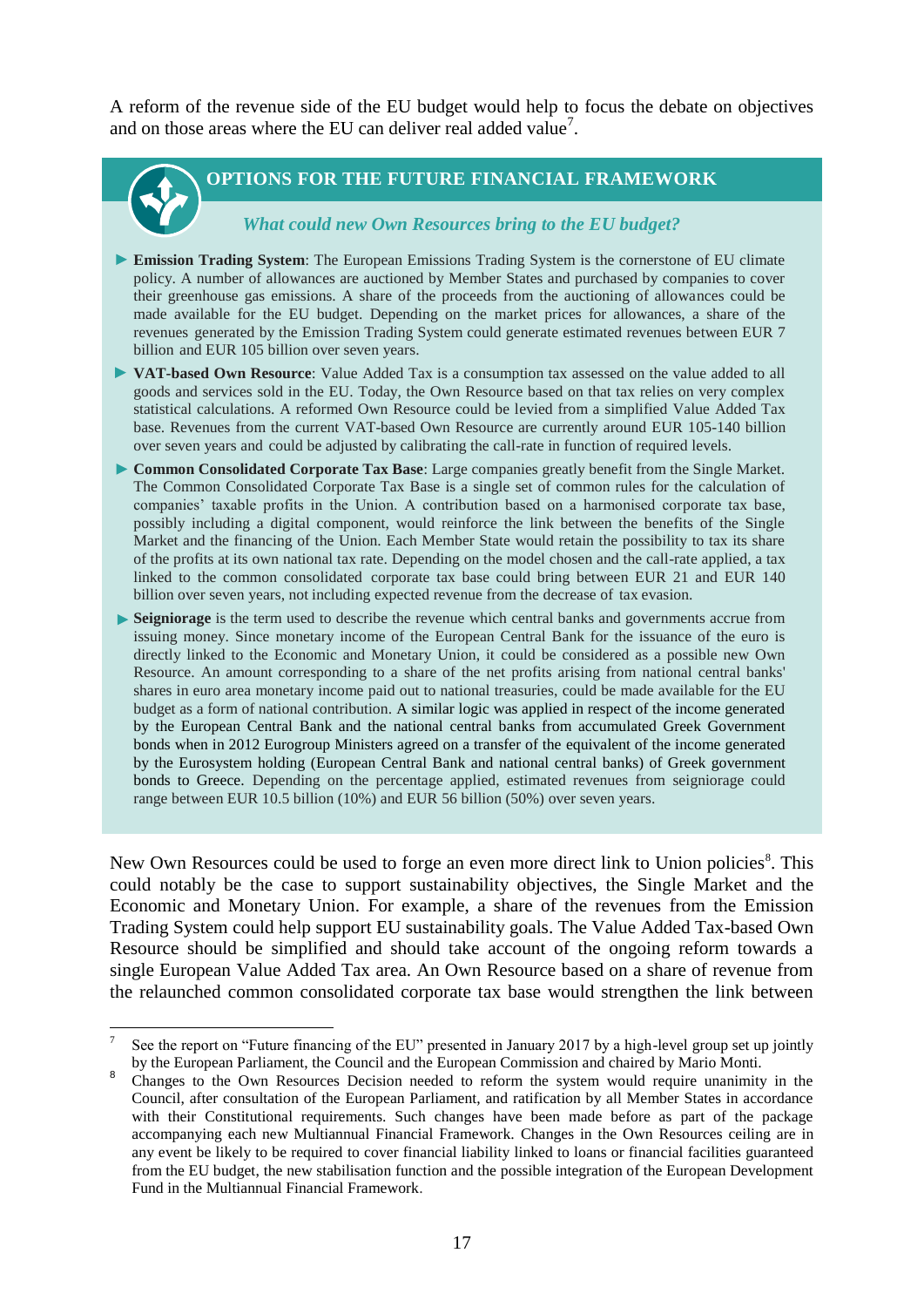the benefits of the Single Market and the financing of the EU budget. A share of the income earned by the European Central Bank for the issuance of banknotes is another example of a possible new source of revenue for the EU budget. Further Own Resources, including those mentioned in the Monti report, are being looked at in more detail.

The withdrawal of the United Kingdom will present an opportunity to radically simplify the revenue side of the budget. The rebate previously granted to the United Kingdom, and the rebates received by other Member States contributing to the financing of the United Kingdom rebate, made the revenue side of the budget more complex and less transparent. There is now a strong case for eliminating all such corrections as part of a fair and balanced budget package.

## **6. The importance of the right timing**

## **A swift political agreement on a new, modern EU budget will be essential to demonstrate that the Union is ready to deliver on the positive political agenda outlined in Bratislava and Rome.**

This would show that, following the withdrawal of the United Kingdom in 2019, the Europe of 27 is unified, has a clear sense of purpose and direction, and is ready to deliver. And it would give the best possible chance for new programmes to hit the ground running on schedule on 1 January 2021, turning political objectives into quick results on the ground.

An early agreement is not only politically desirable. It is also a practical imperative. All our partners and beneficiaries of EU funding as well as national and regional authorities need legal and financial certainty. They need time to prepare the implementation of the new programmes. The late adoption of the current Financial Framework led to significant delays in the launch of the new programmes and consequently to the achievement of our funding priorities.

The opportunity cost of such delays is high. A seamless transition to the new Multiannual Financial Framework will be vital to maintain the momentum of the economic recovery, and to allow the Union to continue to act swiftly and decisively in the many areas where speed of response is key to success.

We must therefore make sure that the experience of the current framework is not repeated.

Agreement on the next Multiannual Financial Framework in 2019 would not only send a signal of a strong and united Europe of 27 that is able to deliver convincingly, it would also ensure predictability and continuity of funding to the benefit of all.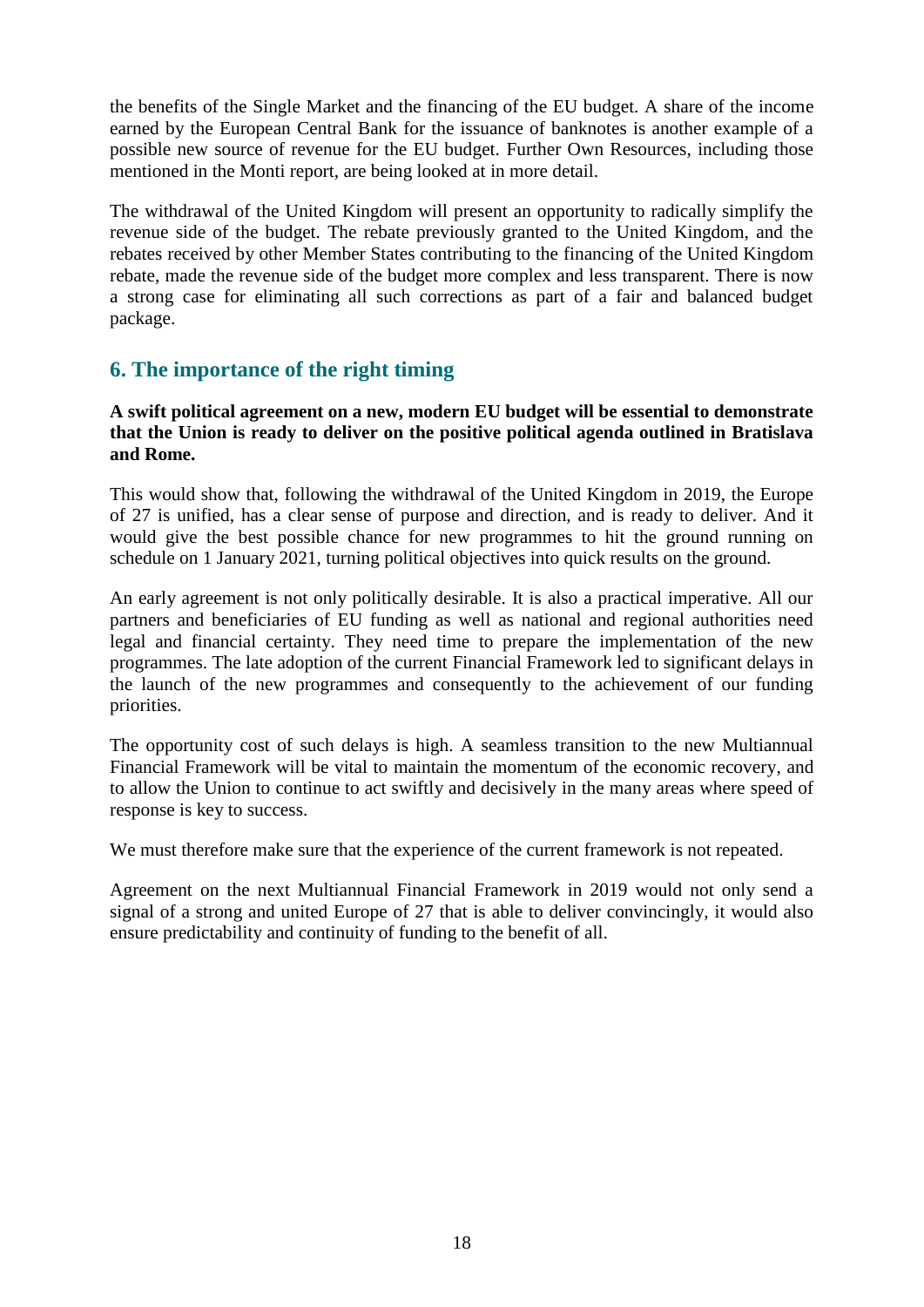#### **WHY DO DELAYS MATTER?**

The launch of the 2014-2020 European Structural and Investment Fund programmes was significantly delayed. Legislation for the sectoral programmes was only finalised in December 2013 following an agreement on the Multiannual Financial Framework in the first half of that year. This has delayed the adoption of the detailed rules needed to make the programmes work on the ground, as well as the subsequent negotiation of the Partnership Agreements with the Member States.

As a consequence, investments were delayed, as was the support for much needed projects and reforms. This came in addition to an important reduction of commitment appropriations at the beginning of the current period.



#### **Evolution of commitment ceilings between 2000 and 2020 (current prices)**

Delays have real consequences for people.

 $\triangleright$  The legal acts for the Asylum, Migration and Security Funds were only adopted in 2014. This meant that to the designation of authorities and adoption of programmes only came in 2015. As a result of the delay, Member States were not able to launch projects in time. **This impacted on reception and accommodation capacities in Member States and the management of borders**. The delays made it very difficult for the Greek administration to use EU funding to prepare for the crisis in 2015. Shelters were not ready. Conditions to receive refugees were poor at a time people in need of protection were pouring into the islands between June and September 2015. At the same time, other Member States, including Sweden and Austria, did not have EU funding at their disposal to help accommodate people coming through the Balkan route. The EU had to use emergency assistance to support these Member States in these challenging times.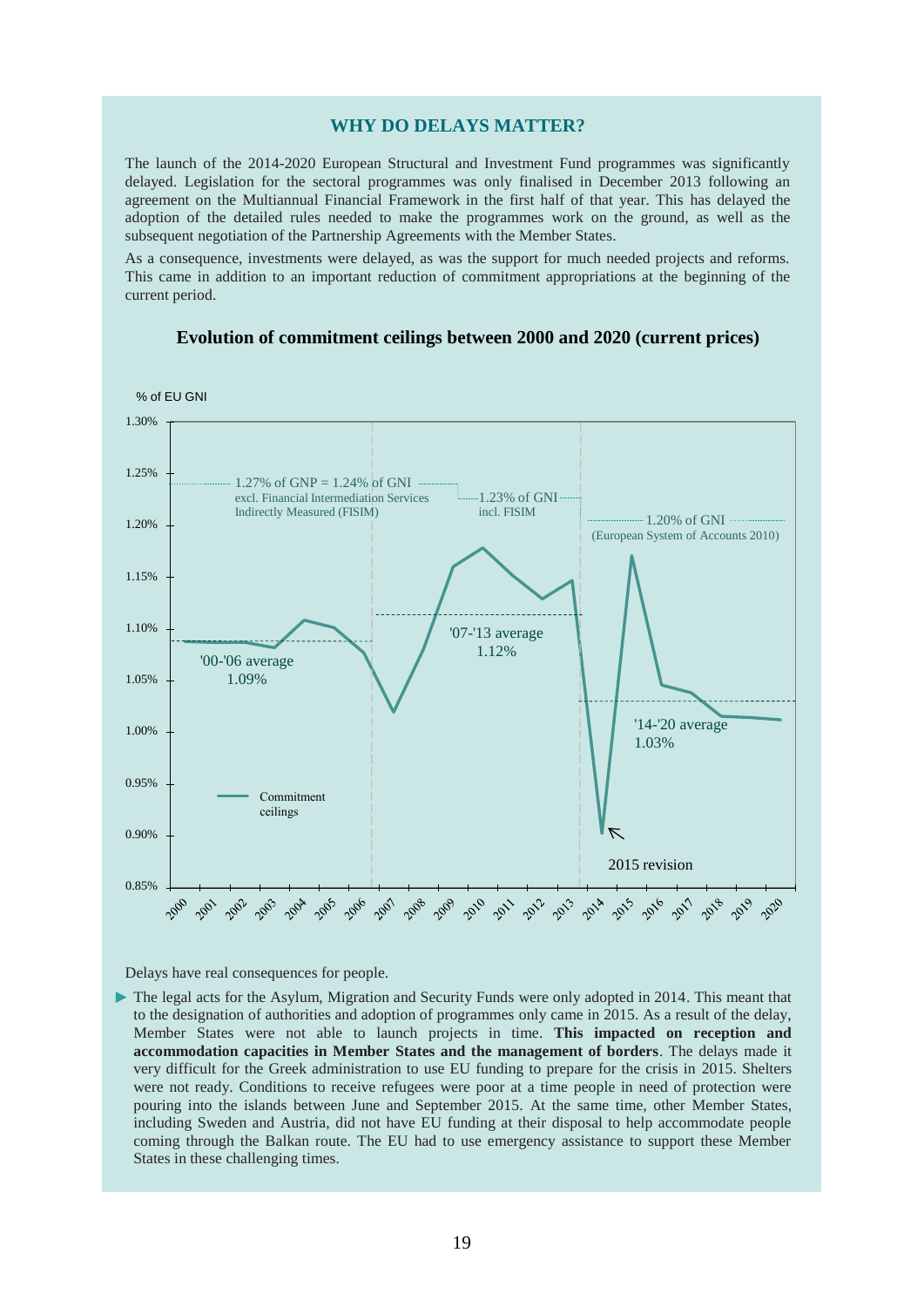- A number of international actions under the Erasmus+ programme could not be achieved in 2014 due to the late adoption of the last Financial Framework. This meant that around **25-30,000 exchanges between students and teachers from our Member States and our partner countries planned for 2014 could not take place that year.** If such delays were to occur for the whole programme, as many as 1,000,000 young people would not be able to benefit from an Erasmus+ exchange in 2021.
- Delays in implementing the next Research Framework Programme would imply the **loss of around 5,000 research jobs per month** (around 3-4% of overall EU research jobs) and an additional 7000 jobs in the wider economy. More than 200 research publications would be lost for the same period, including around 100 high-impact articles.
- Delays in selecting projects in the early stage of implementation of the cohesion programmes would mean **more than 100,000 projects would not be able to start on time.** The areas impacted include business support, energy efficiency, health care, education and social inclusion.
- A number of large-scale infrastructure projects would also be strongly impacted by delays. Space programmes like Galileo or Copernicus have long investment cycles. They therefore need **predictability when it comes to procurements**. An ongoing procurement process for a number of Galileo satellites will be concluded in 2019 and can only be fully implemented once the new legal and budgetary requirements are fully in place.
- Other examples of the negative effects of delays in agreeing a new financial framework include **Rail Baltica.** The project will build a **crucial railway link into the Baltic States** and should be completed by 2025/2027. The project must be able to launch the major procurements it needs for construction in 2021. This is crucial for the completion of a project that will help connect five million people in the Baltic States to the rest of Europe. The high-speed rail link will cater at the same time for freight flows all the way from Finland to Germany, the Benelux and the Adriatic.
- The **Brenner base tunnel** is planned to be completed by 2027, with the rail engineering works due to start under the next MFF. It is a crucial project to shift half of the 2.2 million trucks of the Brenner motorway to rail. This will cut down on pollution in the precious valleys between Munich-Innsbruck and Verona.
- The **Fehmarn Belt between Denmark and Germany**, the **Evora-Merida railway link** that will finally connect Lisbon and Madrid**, the Lyon-Torino base tunnel** that will connect the high-speed railway networks of France and Italy are also all due to be completed by the end of the next Multiannual Financial Framework.

Such projects cannot afford to see delays in planning or procurement simply because of the late adoption of the next Multiannual Financial Framework.

## **CONCLUSION**

The post-2020 Multiannual Financial Framework will be a litmus test for the European Union at 27. When Leaders meet to take decisions on the future of Europe in Sibiu, Romania on 9 May 2019, **the Union of 27 must be a Union of action. Decisive progress on the Financial Framework** by then would show that the Union can bridge the gap between political priorities and the delivery of tangible results for all Europeans.

A timely agreement on a new, modern Financial Framework will only be possible with the strong guidance of EU Leaders and close engagement from the outset with the European Parliament. The European Council meetings in October 2018 and December 2018 will be crucial milestones in this process.

The Commission is ready to play its role to the full. We have been listening to EU institutions, Member States, national Parliaments and representatives of all the many stakeholders who have a stake in the future budget. We will continue to listen in the months to come. **All the options and figures cited in this Communication are illustrative and intended to stimulate an open debate. They do not represent the Commission's definite position.**